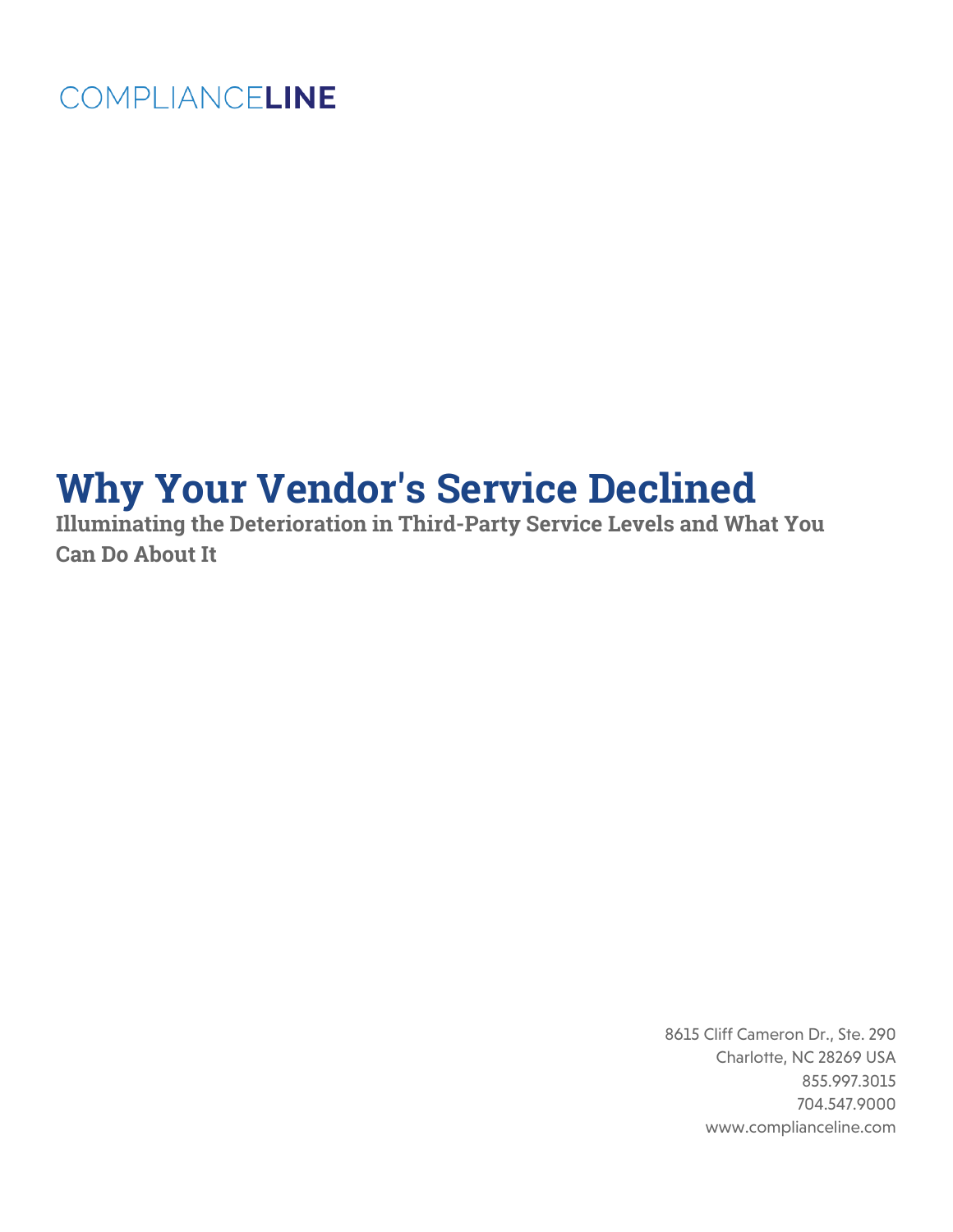## **Tables of Contents**

| <b>From Our Chief Servant</b>                                                                              | 3                       |
|------------------------------------------------------------------------------------------------------------|-------------------------|
| I. Introduction                                                                                            | $\overline{4}$          |
| <b>Quality of Service is Declining</b>                                                                     | 4                       |
| <b>Exploring Ways Service Deteriorates</b>                                                                 | 4                       |
| <b>Why They Deteriorate</b>                                                                                | 5                       |
| Who This is For                                                                                            | 5                       |
| *Pro Tip* Remember: THEY WORK FOR YOU!                                                                     | 5                       |
| II. Ways Your Vendors Fall Short                                                                           | 6                       |
| Honesty & Clarity                                                                                          | 6                       |
| 'You Do It Effect'                                                                                         | 7                       |
| Silos                                                                                                      | 7                       |
| In Short: They Don't Care                                                                                  | 8                       |
| III. Why Your Vendors Don't Care<br>Focus-Shift Organizational Life<br><b>Cycle Ownership Types Matter</b> | 9<br>9<br>$\circ$<br>10 |
| Private Ownership                                                                                          | 11                      |
| Venture Capital Ownership                                                                                  | 11                      |
| <b>Private Equity</b>                                                                                      | 11                      |
| Public Ownership                                                                                           | 12                      |
| <b>Driving Force Behind Every Company</b>                                                                  | 12                      |
| <b>Market Overview</b>                                                                                     | 12                      |
| Low Cost Provider                                                                                          | 13                      |
| Ultra-Premium                                                                                              | 14                      |
| The Middle                                                                                                 | 14                      |
| How This Shows Up                                                                                          | 14                      |
| <b>Increased Topline</b>                                                                                   | 16                      |
| <b>Decreased Expenses</b>                                                                                  | 16                      |
| <b>Increased Bottom Line</b>                                                                               | 16                      |
| IV. Recognizing Good Vendors                                                                               | 17                      |
| Core Values: Your Vendor's Personality                                                                     | 17                      |
| What's Your Vendor's Brand Promise?                                                                        | 18                      |
| V. Action Plan: What You Can Do                                                                            | 18                      |
| Front-Liners                                                                                               | 19                      |
| Middle Owner/Spearhead                                                                                     | 20                      |
| Head/Boss                                                                                                  | 23                      |
| VI. Conclusion                                                                                             | 24                      |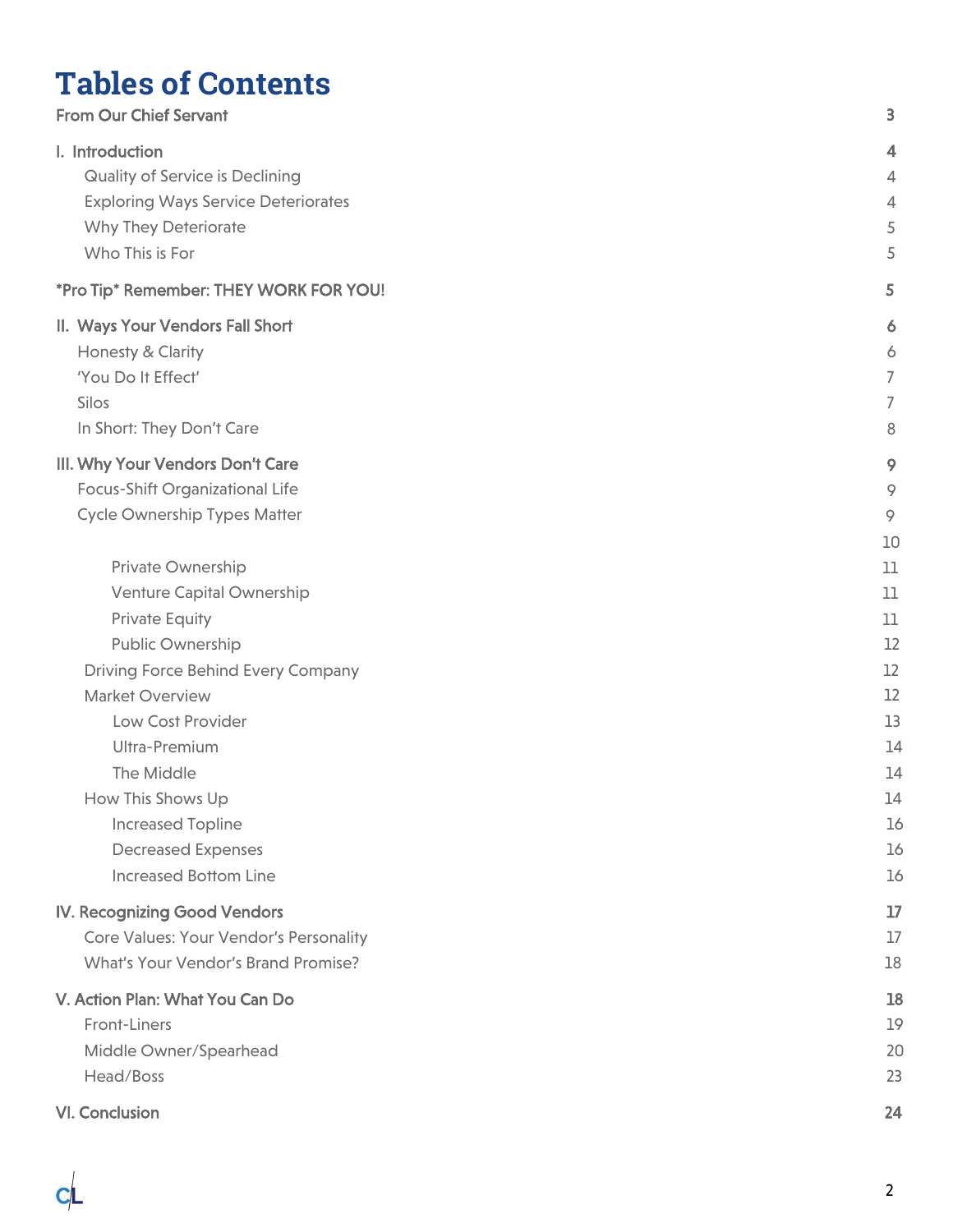## <span id="page-2-0"></span>**From Our Chief Servant**

Over the last two decades, we have experienced a de-integration across the business landscape as organizations have shifted away from a conglomerate-style, 'do-it-all-yourself' mentality, toward focusing on core competencies and outsourcing non-core activities to third-party specialists (e.g., payroll).

However, due to significant changes in the marketplace, particularly over the last decade of cheap money, the third-party experience has shifted significantly as new owners have stepped into founders' shoes to operate their companies. Rarely, do you know the owners or the head people at your vendors anymore, for example.

The business growth and expansion process itself has been McDonaldized through Private Equity and Venture Capital investments during a time of historically low interest rates, creating massive Frankenstienian companies that are focused on one thing -- the bottom line.

This dollar-myopic, quick-flip, short-term mentality is at the root of many of the vendor issues we all experience, and its presence in the outsourced ethics and compliance game is pervasive.

This whitepaper is designed to provide you with insights into the root of this problem we all experience on a daily basis, as well as actionable steps you can take to help improve your unique situation in the short- and long-term.

Our team is both compelled and qualified to help. Compelled because we are tired of self-serving vendors and we expect more. We understand the challenges that all parties -- from front-liners to program leaders -- face in this complex issue, and we are part of a group of people trying to change the world and make it a better place.

And we're qualified because we are experts in dealing with third-party vendors, and are a third-party vendor ourselves, who we think 'gets it.' This guide is meant to be a recipe, constructed with over 20 years of experience, insights, and best practices in specialized vendor management.

Your job is tough enough as it is. You don't need selfish vendors who don't care gumming up your machine.

If you're reading this far, there is still a glimmer of hope inside you. The foundational element in any 'healthy' relationship is trust. Thus, if you are going to maximize your effectiveness, you need to make sure you can trust your third-party partners actually perform for you. Below we outline how to do just that.

**Nicolas Gallo, Chief Servant and Co-CEO**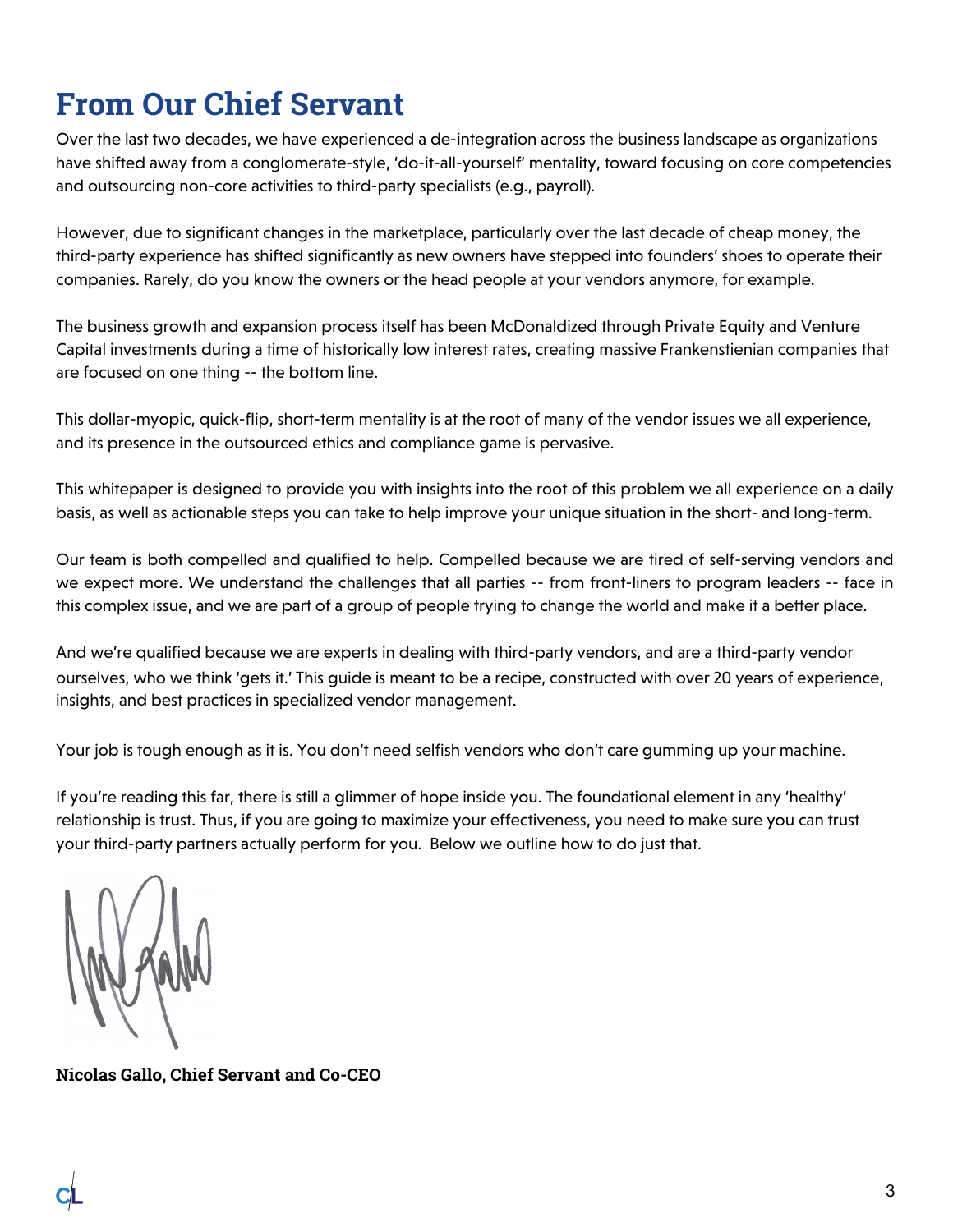## <span id="page-3-0"></span>**I. Introduction**

Regardless of your industry or specific focus, chances are your organization utilizes third-party partners to handle some non-core functions. Whether it is as simple as payroll or document shredding, or as integrated into your operation as logistics or the software you work in all day, third-party barnacles are on virtually every organizational ship in our economy.

Which all makes sense, at least on paper. Outsourcing allows you to focus on what you do best, while offloading non-core activities to specialists who only do that thing. Great, right?

Unfortunately, the lynchpin assumption that's supposed to make this entire framework work -- namely that the vendor is reliable and cares -- seems to be missing in many of these critical relationships. This creates inefficiencies in all operations and processes they touch, creating stress and waste along the way, compromising your organizational purpose, and sometimes, even your personal goals.

This white paper illuminates this question by analyzing what is going on below the surface, providing a framework to analyze your market, as well as tactics you can employ both internally and externally to relieve some pressure and ultimately fix any vendor problems you may be experiencing.

### <span id="page-3-1"></span>**Quality of Service is Declining**

There is no time in recorded history where the quality of service from vendors has seen a steady decline. Today, double-checking and following up on a vendor's work is not uncommon in the least.

Whether driven by structural ownership vehicle changes, a relatively more 'transient' workforce, or the impersonal, transactional nature of our technology-driven society and ADHD economy in general, vendor performance is at an all time low. The fact is, great vendors are so rare today you can probably count your 'good' ones on one hand.

This is by no means ground-breaking news. Anyone who works with vendors or has gone through an RFP process today knows this. They also know that general vendor performance has fallen across the board over recent years, and many can't make sense of it.

### <span id="page-3-2"></span>**Exploring Ways Service Deteriorates**

We talk to a lot of organizations about the bad vendor problem and what to do about it, and the complaints we hear people discuss generally fall into three main buckets:

- Honesty & Clarity
- Siloing
- The 'You Do It' Effect

As we further discuss these three fallacies later in this whitepaper, you may notice that your organization experiences some of these characteristics to varying degrees, and others you won't recognize at all.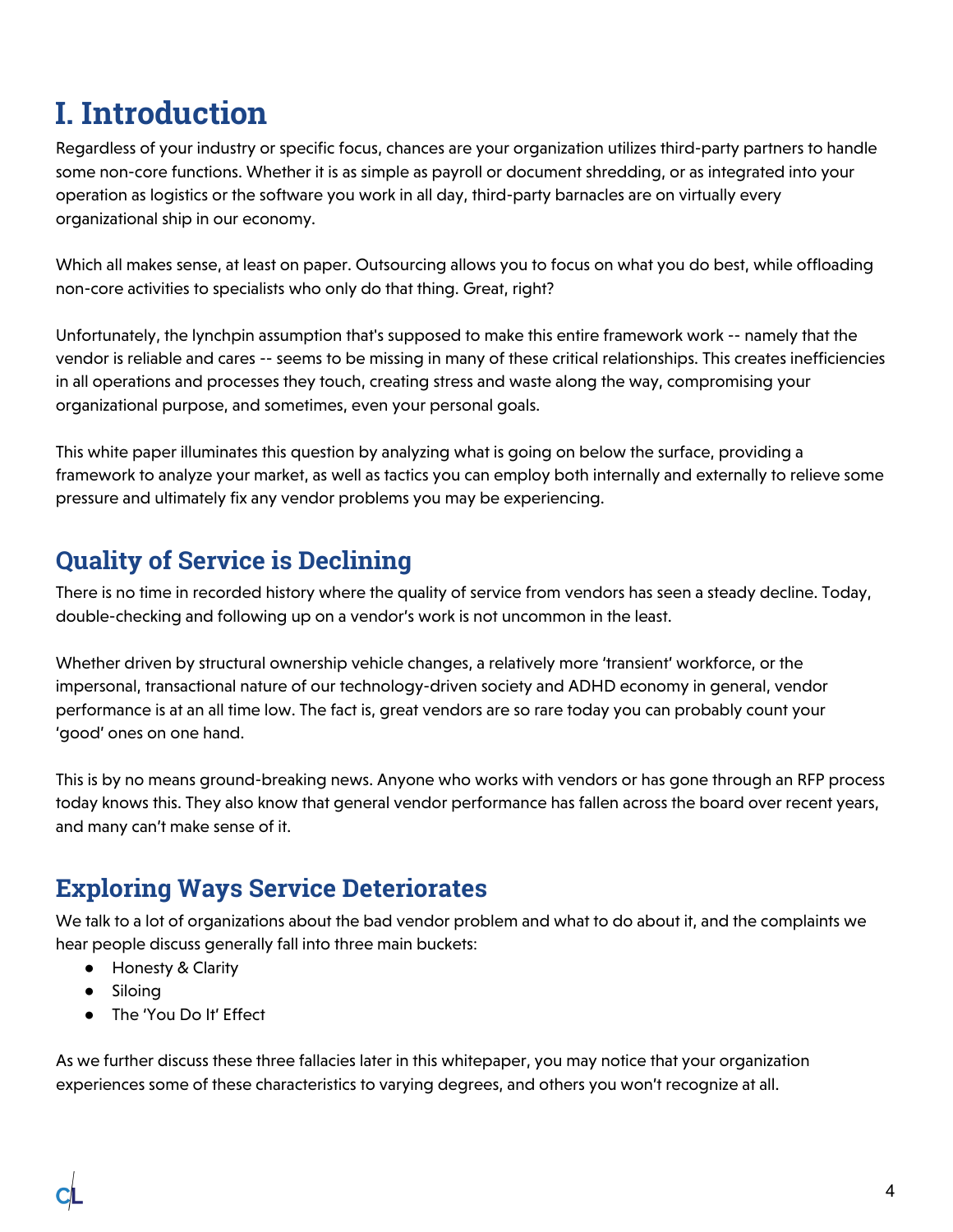### <span id="page-4-0"></span>**Why is Service Quality Declining?**

So why does the quality of service from a vendor decline over time? This question has confused many of our clients and friends, most of whom have written the root cause off as societal changes, or technology, or millennials, or man-made climate change.

We see this driven by something more basic -- Ethos, the driving force within an organization -- and explain how a deteriorating client experience is usually rooted in a focus shift at the vendor level as leadership responds to a new set of incentives that are different from those that drove the company early on. This is almost always a stronger causal factor than the weak-force factors this phenomenon is usually attributed to.

### <span id="page-4-1"></span>**Who This is For?**

If you have been let down by a vendor you relied on, or simply have been baffled by the wide range of prices you received from a recent RFP process, this white paper is for you.

While this is written broadly for anyone whose work life is affected by a third-party vendor or who is interested in understanding the root of this issue in general, we specifically address the third-party problem from three perspectives:

- The Front-Liners
- The Owner/Spearhead
- The Department Head/Boss

Depending on your organization or team structure, you may fall into two, or maybe even all three categories. In this whitepaper, we aim to provide each perspective with techniques to drive change. Each position has different challenges, and we present actionable tips that can be crafted specifically for your unique situation.

We begin our discussion by analyzing the three main categories of vendor shortfall, providing examples of the symptoms, and sharing some ideas on how to level set with a vendor exhibiting these characteristics.

## <span id="page-4-2"></span>\*Pro Tip\* Remember: **THEY WORK FOR YOU!**

#### Your vendors work for you.

They (should) exist to serve you and to keep your best interests in the forefront of what they do.

It is extremely important to remember that fact. Especially when a vendor decision many times is made without you, or was made before you even joined your team.

This can make you feel like you have to 'deal with' whatever vendor you've been presented with. That the vendors in your system are static characters or aspects of the landscape in your work environment that are immovable.

Remember nothing is unchangeable.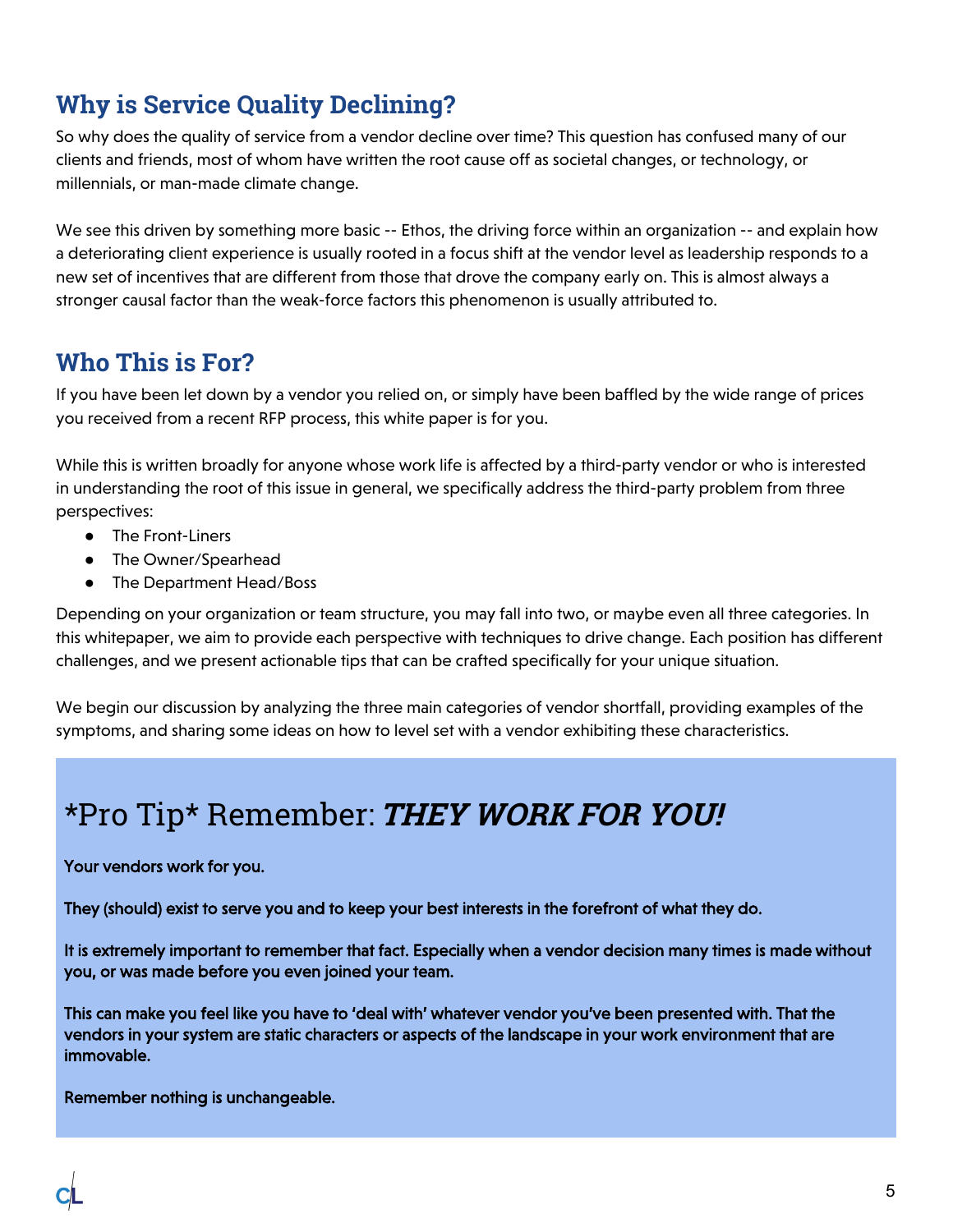Like a pair of shoes that are two sizes too small, a vendor who does not live up to their obligations creates pain every step of the way along your journey.

Perhaps it is too far gone at this point, but if it's not, we are all at risk for a 'new normal' to develop across our economy and society where the level of service we ultimately receive is so far away from what we should expect for so long we are at risk of losing it forever.

The point is, it is up to us to determine what is acceptable, to determine whether the status quo is accepted or rejected for something better.

Ultimately, if we don't like our vendor situation, we only have ourselves to blame.

We have allowed our vendors to provide sub-par service over the past two decades. We have allowed this secular trend of faceless, heartless vendor service that is impersonal and transactional to continue unabated.

This power shift has created the illusion that 'this is just how vendors are' and has led to our implicit response of 'settling.'

Like children, vendors will only (for the most part) give you what you expect of them.

Thus, our vendor problems really start with us, our mentality, and our expectation levels. Once that underlying principle -- namely that poor vendor performance is unacceptable -- is established, we can begin to realize that not only do we deserve better, but that better is actually attainable. It just takes a little effort.

This white paper will provide actionable tips for you, regardless of position or level, to be a positive force to influence your troublesome vendor situation to get the behaviors you are entitled to and the performance you need to do your job properly.

## <span id="page-5-0"></span>**II. Ways Your Vendors Fall Short**

While the individual instances of vendor shortfall are varied and nuanced, in aggregate, they tend to fall into three major buckets.

### <span id="page-5-1"></span>**Honesty & Clarity**

The first major category of vendor shortfall is in the area of 'Honesty & Clarity.' One example of a shortfall in this area is 'The Denny's Effect,' where the dish you are served looks nothing like the beautiful picture on the menu. Here, a slick sales pitch and demo can set an implicit expectations level that the resulting service never lives up to in reality.

A closely related example is that of 'Skin-deep Beauty,' which is like buying what you think is a beautiful sports car only to find a lawnmower engine under the hood. This is seen often in vendor solutions that entail both a software and human element. In these situations, the demo and conversation is usually very software-centric, while the human element -- the engine in our example -- is ironically downplayed. Ironically because this is often a critical element to the solution.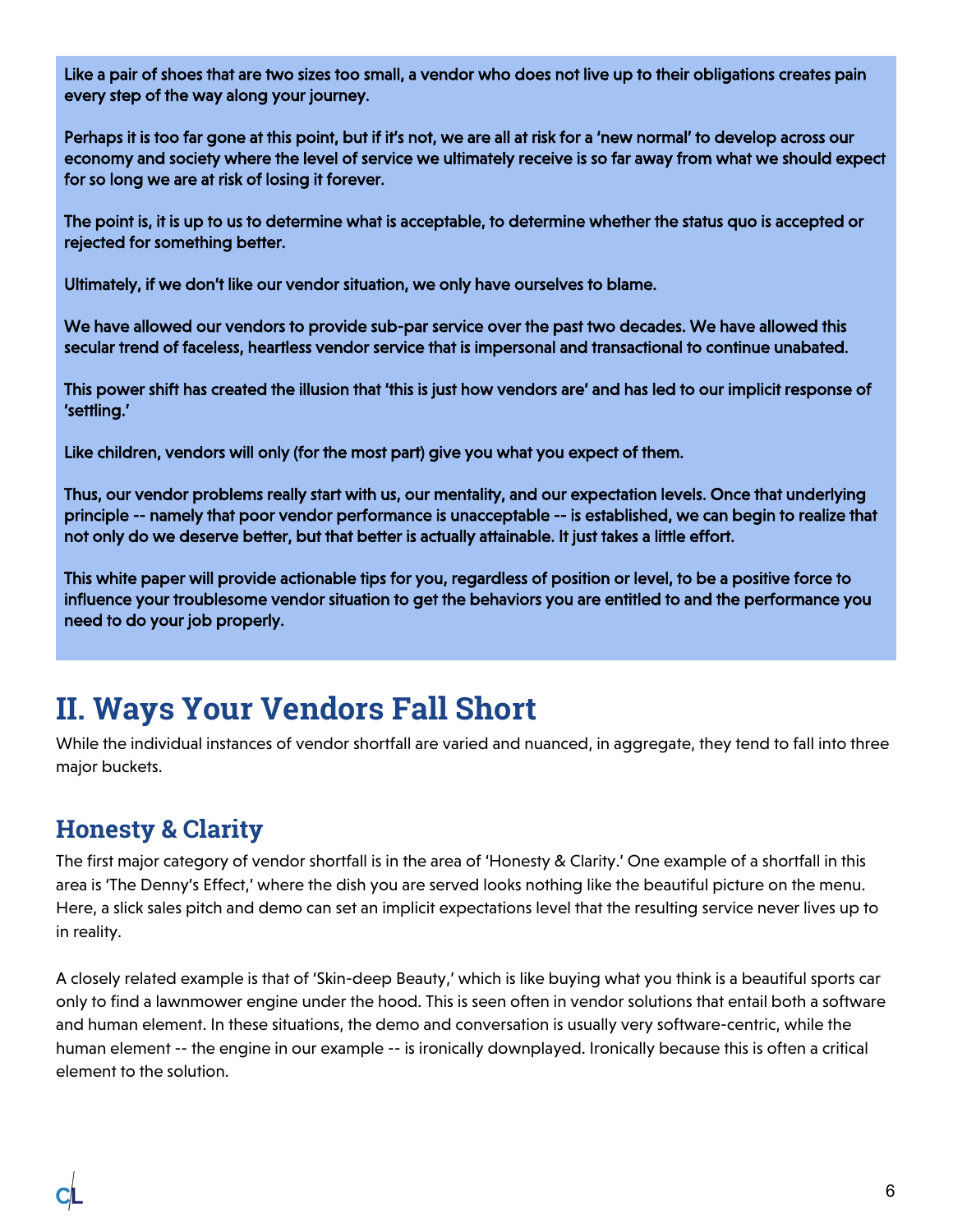Another example is lack of budget clarity. Whether in the form of 'death by a thousand cuts' invoicing or general nickel and diming for basic configuration changes, shortfalls in this area create budgetary strain and negative internal political implications in some cases.

This entire category is rooted in a vendor's tendency to over-promise and under-deliver. This is a lack of accountability and transparency that makes it difficult to trust a vendor, especially for critical functions.

To avoid problems in this category, you should have a bias toward having 'tough conversations' early and often with your vendor. At the start of a new vendor relationship or upon contract renewal, establish, and capture in writing, certain expectations you have for your vendor relationship, and dig to find, for example, areas where you will be billed. Getting a clear understanding of what exactly is included in your service is critical to get the certainty you need to better plan how your resources will be consumed.

### <span id="page-6-0"></span>**'You Do It Effect'**

The next major category is the 'You Do It Effect,' where you have to burn extra calories for the job you're paying your vendor to do gets done.

One example is when, due to ineptitude, lack of reliability and consistency, or chronic non-responsiveness, you end up doing the job your vendor is supposed to be doing.

Another example is when you constantly have to take extra steps to get your vendor to do things you've requested. This can range from the need for constant follow up, to escalation up the chain of command to force your vendor to adhere to your contract or agreed upon service levels.

Another example is the 'Salesforce Effect,' aka the 'Ikea Effect.' Here, the basic building blocks are provided, but it is up to you, the customer, to configure it and get what you can out of it. This manifests itself in rudimentary program configurations where organizations only utilize the most basic functionality, or the need to hire a dedicated Salesforce Administrators to 'deal with' the software, or grown-ups weeping over a mess of shelving slats and allen wrenches for a disassembled bookcase on their living room floor.

Regardless of the cause, vendor shortfalls in this category are rooted in a lack of tenacity. These shortfalls cause waste on your side as your team's efforts are focused on things someone else is supposed to take care of, crowding out the time available for the things only they can do. There is also an absence of a true servanthood mentality when someone at your vendor doesn't immediately take on your problem as their own.

Steps you can take to avoid pitfalls in this category are, again, around establishing clarity at the onset of the relationship. You need clarity on all efforts needed to really get the intended or potential benefits out of the solution in question. And you need clarity on who is actually responsible for each one of those efforts. Only then can you ensure that your expectations are appropriately set and help foster the necessary accountability cadence.

### <span id="page-6-1"></span>**Silos**

The final category is related to 'Silo' operations at a vendor. When you embark on a new vendor relationship, you expect to be dealing with a single, cohesive organism designed to help you. However,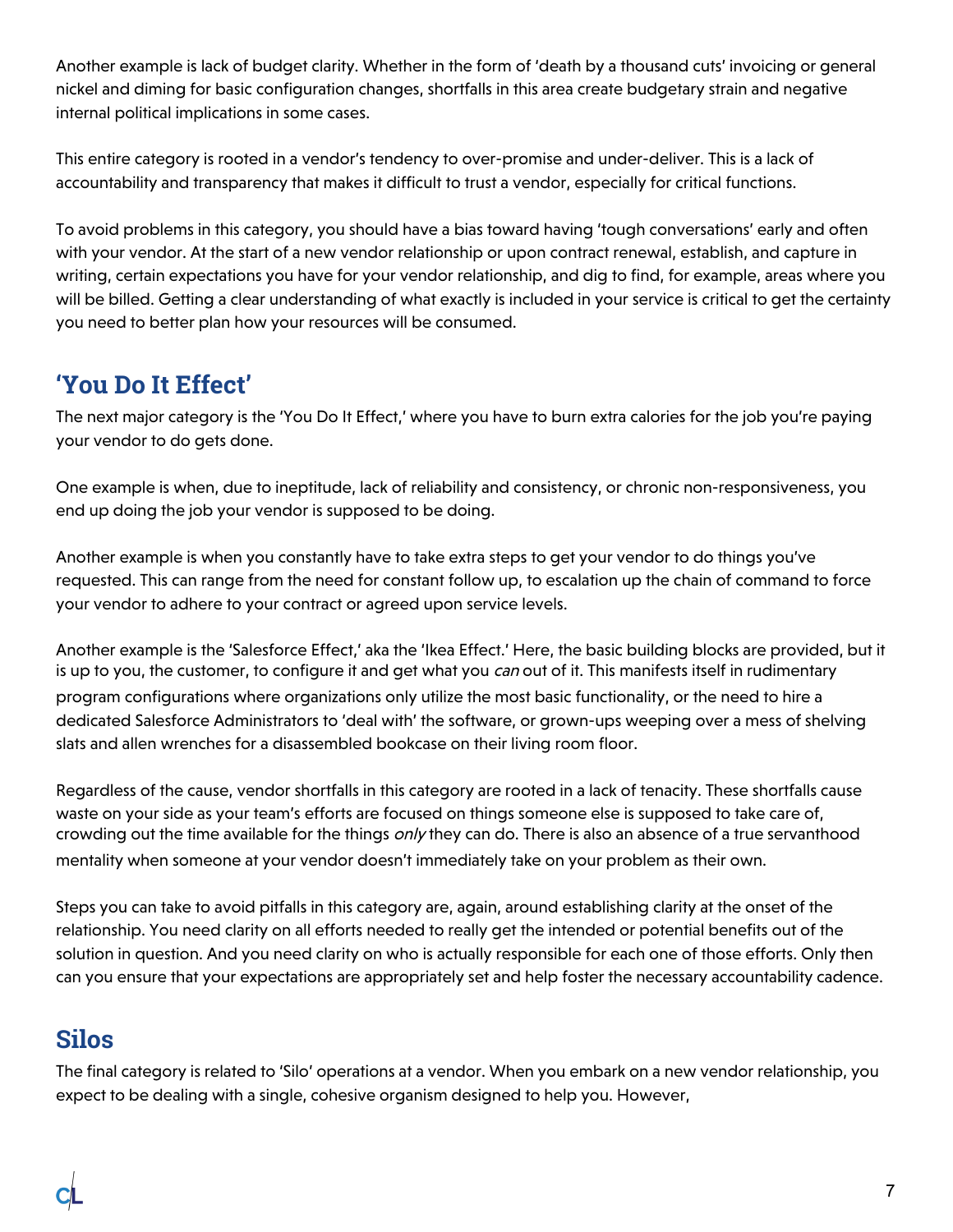sometimes it feels like your vendor is a collection of mini-organizations or fiefdoms, each with their own priorities, values, and agendas.

Bad hand-offs is a major symptom of this category of vendor shortfalls. You have conversations with the sales or on-boarding team, and the take-aways never seem to make it to the ops team. Or you push a change through support, and the account representative team finds out about it from you. This feeling that the right hand doesn't know what the left hand is doing is a lack of coordination on the vendor side that can be especially frustrating because it creates havoc and waste that you and your team have to deal with.

Another way siloed operations manifest is in the 'Not My Problem Effect,' which is really the cultural, behavioral outcropping of this category. This is the feeling that the person at your vendor you are talking with doesn't care about your problem, or views your problem as not their problem, or that your problem is outside their job description. This is also felt when you are looking for a simple answer and spend the next 45 minutes on the phone telling the same story over and over while you're transferred from one department to the next.

Finger-pointing between departments is another blatant symptom of siloed operations. For the finger-point to even occur, there must be individuals on the vendor's team that *don't* view their team as a single organism, otherwise, they would own the errors their team made.

This category is rooted in both a lack of accountability and a missing servanthood mentality at the vendor. Again, these values are foundational with cultural roots, and a vendor lacking here can cause real waste or reputational damage depending on the extent to which they are relied upon, or how critical the process they are handling is for your organization. Further, siloed operations on your vendor's side create inherent inefficiencies that can cause or prolong business process disruptions.

To guard against the potential damages caused by vendor shortfalls rooted in this category, it will require some digging. When considering a new vendor, spend time talking about the vendor's culture, applying the 'Dig Thrice Rule.' This is where once you ask a question, you ask three more 'digging' questions. Three deeper digs after the initial answer will provide a lot of extra information value to better analyze the authenticity of their answer. For example, you might say: 'Tell me about your company culture,' followed by, 'And how does that manifest itself?' 'What's an example where this showed itself recently?' and finally, 'How do you know you are living that out?' This framework of questions helps drive toward better information. Try it with you kids.

You should also ask to speak with current users of the solution, or better yet, since a salesperson will likely provide their best clients as references, try to find user of their solution independently. Ask questions about what it feels like dealing with the vendor you are considering.

#### <span id="page-7-0"></span>**In Short: They Don't Care**

While the paths to Ethics & Compliance and Human Resources are typically as varied and diverse as the teams in these roles, the common characteristic that all folks in our profession possess is caring.

People in these positions care about others, want to make a difference in their organizations, and deeply want to make the world a better place. They see injustices and inefficiencies as things to fix that will improve the world around them, and they are passionate about making a meaningful difference in the lives of others.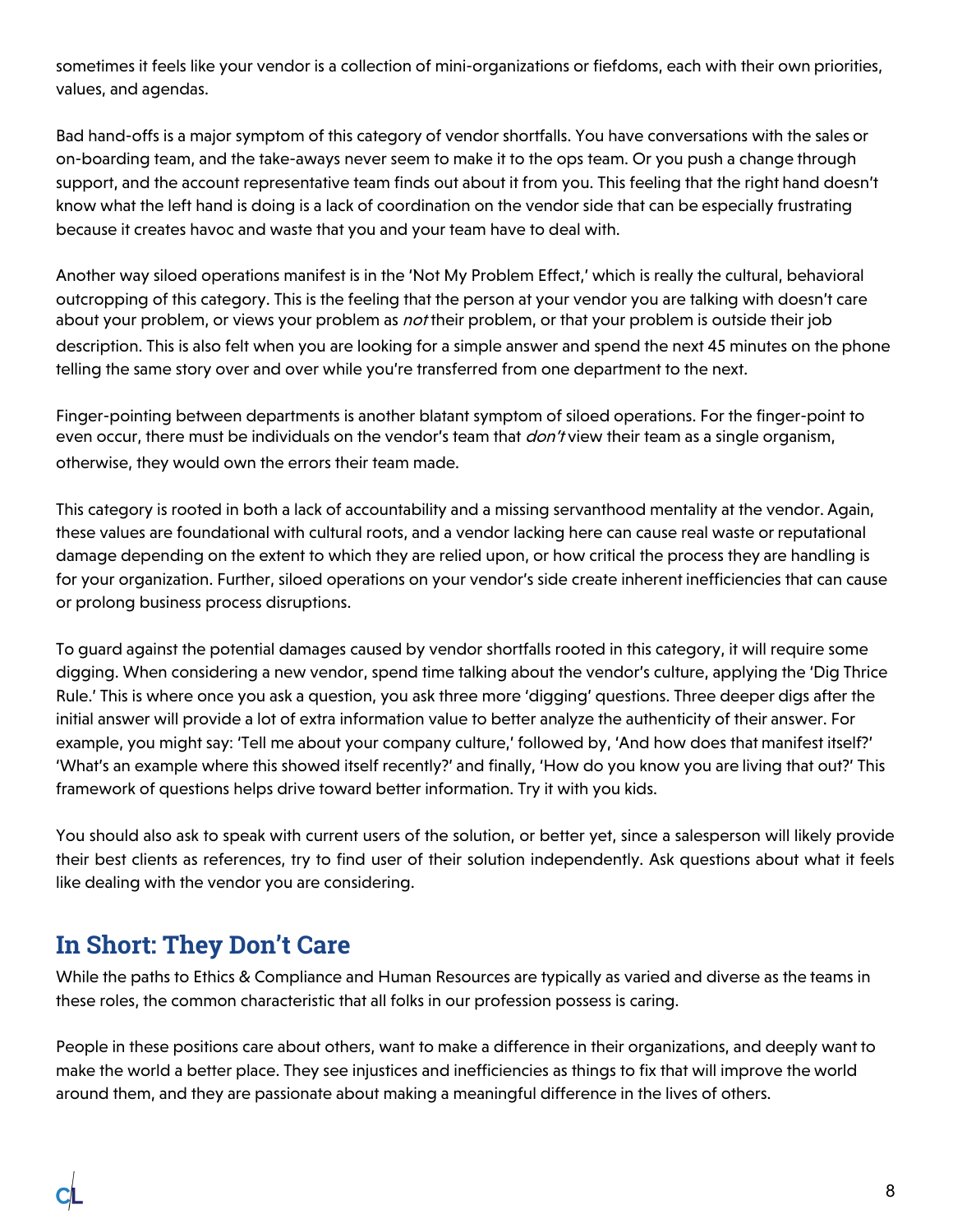However, the three buckets of vendor behaviors previously mentioned -- Honesty/clarity, 'You Do It,' and Siloed operations -- are all rooted in a lack of caring.

As we continue our vendor conversation, one thing is clear: There appears to be a pervasive lack of caring across the vendor ecosystem that makes the job of those trying to make a difference in their organization difficult or impossible.

## <span id="page-8-0"></span>**III. Why Your Vendors Don't Care**

While you likely have a small hand-full of vendors that 'get it' and actually care, odds are that the majority of your vendors are average at best. While a few may be great, they are the exception, and the exception proves the rule.

But with that established, it is important to understand the root of this lack of caring. Understanding why it seems like no one cares anymore can provide diagnostic insights for potential root causes in your own vendor dynamics.

So the question is: 'Why has the client experience deteriorated so much over the last 10 to 15 years?'

#### <span id="page-8-1"></span>**Focus-Shift**

Broadly, the deterioration in vendor performance over the past decade has coincided with a commensurate shift in focus at the vendor level. To be clear, it is not that they no longer care about anything, it's that they care about different things, or rather, they care about things you don't care about.

Traditionally, a vendor knew that in order to build a great business, they had to provide a good service that solved a real problem. 'The Customer is always right' was practically common law. Vendors knew that the best way to distinguish themselves from their competition was to provide great service, to put the client's needs first, to focus on the long-term, and to put the health of the relationship over maximizing short-term profits. They knew this was how to build strong *relationships*, and that the strength of those relationships were what ultimately drove that business' success over the long-term.

<span id="page-8-2"></span>Today, as technology has successfully 'flattened' the world, businesses are no longer limited to serving only their local geographical markets, giving way for a focus-shift away from this balanced, long-term, earned-relationship approach of running a great business and providing a great service, to something else. To get to the root of this focus shift, we need to understand both the Organizational Lifecycle and the various Ownership Types an organization may go through.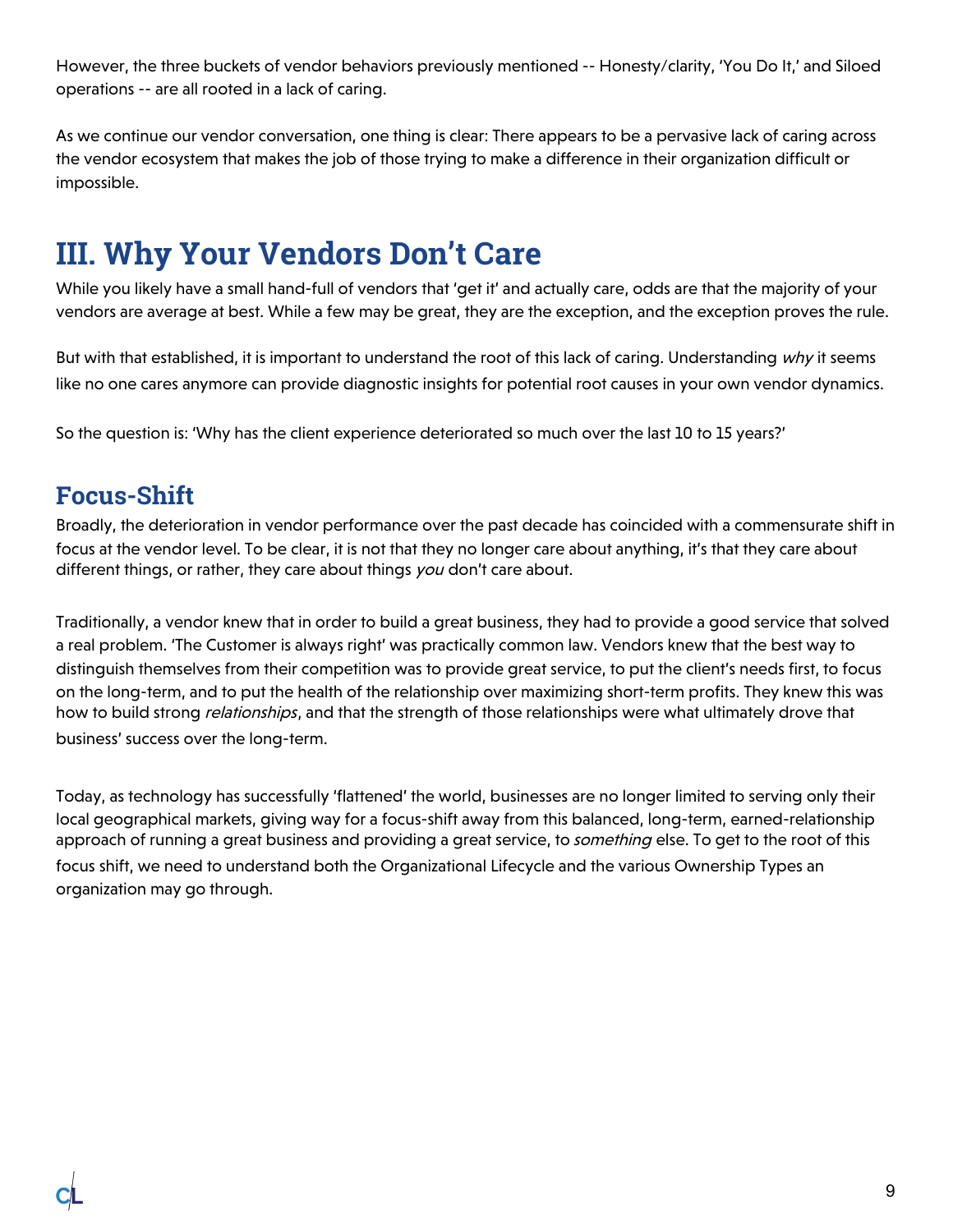### **Organizational Life Cycle**

As an organization grows, it's lifecycle can be divided into five broad categories.



In the Start Up phase, the organization begins as an idea. Here, it establishes its market, proves its concept, and begins generating revenue. The organization at this phase is usually cash-flow negative as it gains traction.

In the Growth phase, the market and concept has been proven and the focus shifts toward top line growth (e.g., 5-10x+ GDP growth). Cash flow is typically reinvested in the business to fund scaling activities, with additional investment in marketing and infrastructure coming externally, either through debt or equity sources.

During the Professionalization phase, the organization begins approaching a stabilized growth rate near GDP. As growth slows, the focus shifts toward growth through optimization of established processes, acquisitions intended to generate synergies, multiple arbitrage through scale, and financial engineering.

As an organization reaches Maturity, with a growth rate approximately equivalent to GDP, the organization's size or market limitations can prevent it from accelerating growth without a significant business pivot or market reinvention.

Without such a pivot, organizations will either Sustain and/or eventually fall into Decline. This can be driven by atrophy at a large organization that can't anticipate change, or an industry itself simply dying.

### <span id="page-9-0"></span>**Ownership Types Matter**

As an organization grows through these different phases over its lifecycle, it often will move through different ownership structures. These changes in structure are driven by timing and the incentives they present decision makers. Each present different tradeoffs to the owners and have different implications on the business itself, and thus, on the experience you have as a customer.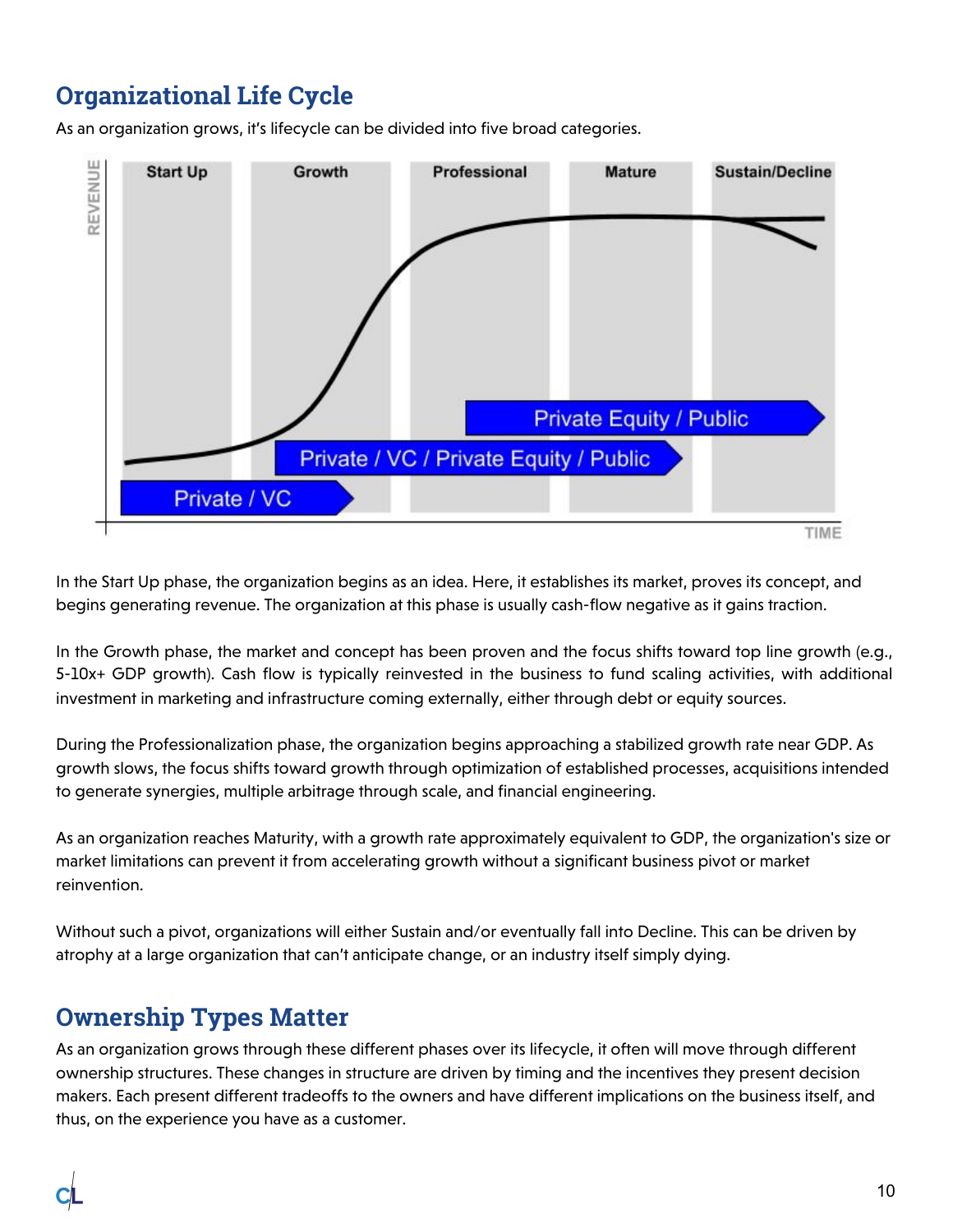#### <span id="page-10-0"></span>**1. Private Ownership**

The most traditional form of business ownership is private ownership. This can take the form of a sole proprietorship or an LLC, and can range from a single owner to a group of owners. This form of ownership is the most 'pure' in that, at least initially, it usually is started with a long-term focus, as it doesn't inherently involve some of the external short-term focus dynamics that can exert themselves on the business itself that come along with some of the other types discussed below. Most businesses start with this type of ownership, and as they grow, sometimes ascend through the other structures.

#### <span id="page-10-1"></span>**2. Venture Capital Ownership**

Venture capital funds are investment funds that raise money from investors and seek to make private equity investments in early stage businesses with high growth potential. When a firm takes venture capital financing, they are usually trying to prove their concept or develop their market.

A VC fund brings a new dynamic to the business that is based in something outside the bounds of the business itself. That new dynamic is based on fund-raising. The venture fund owners make their money on subsequent rounds of financing, presumably at higher valuations, which allow them, in some cases, to cash out portions of their position, or to 'book' the investment gains at the new valuation, with a final goal of going public for the big payoff.

Many who have lived through a VC experience lament the hamster wheel of fundraising they felt they were always on, which took their eye off the business and added a new layer of shorter-term objectives.

Operators take VC capital typically to fund growth and scale their operation to the next level. Depending on the success of subsequent seed rounds, operators can also build significant wealth along the way.

#### <span id="page-10-2"></span>**3. Private Equity**

A private equity fund is an investment scheme used for aggregating investment dollars from institutional investors, like insurance companies, endowment funds, and pension funds, as well as from wealthy individuals to make equity investments in private organizations in accordance with some stated investment strategy or focus.

Each fund has a life-cycle of approximately seven years. First, the fund operators go out to the market with an investment strategy and get commitments from investors. As they find companies to buy, they call the funds committed by their investors and drop those companies into the portfolio. They then make changes at the portfolio companies over the next three to five years before they sell the companies at the end of the fund life. Around this time, everyone cashes out, and the next round of fundraising begins for the next investment fund.

Private operators usually initially sell out to a private equity fund to gain access to additional growth capital while 'taking some chips off the table.' For example, perhaps a founder-owner has been running a business for 20 years and is having difficulty scaling beyond a certain point. This owner may sell 80% of their ownership stake to a PE fund, who will come in with ideas, capital, teams, etc. to help drive growth. Once a company is in the private equity ecosystem, sales of company ownership are usually driven by life-cycle of the fund it is a part of as it is passed from one fund to the next.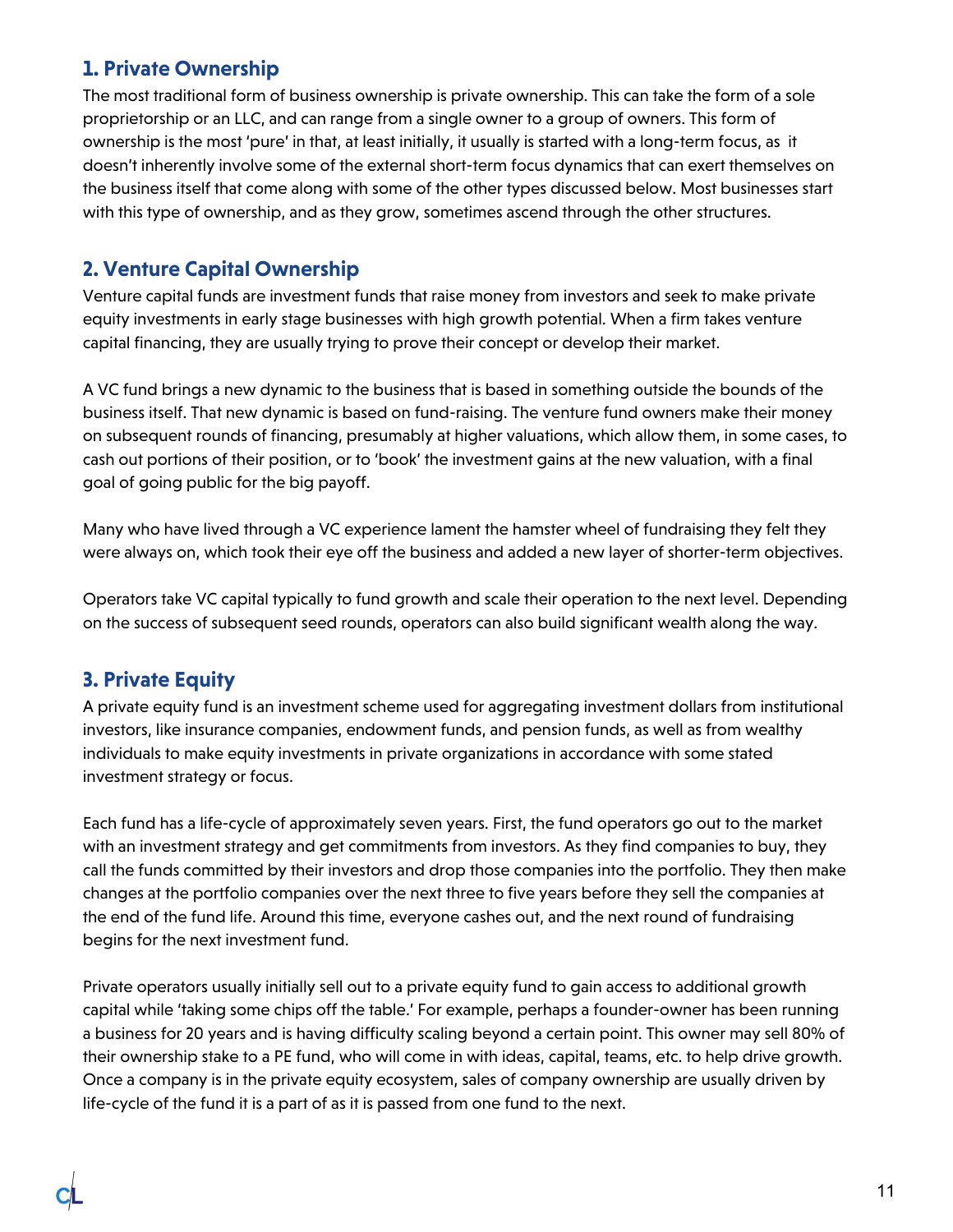#### <span id="page-11-0"></span>**4. Public Ownership**

A public company is a company whose ownership is divided among shares that are intended to be traded freely in the public or over-the-counter markets. Generally, the shares of a public company are spread across a large number of shareholders, while a private company has ownership concentrated with a relatively smaller number.

A public company is able to easily raise capital by selling shares in the public markets. The required disclosures, financial and otherwise, provide the public with information they need to make educated investments, easing the access to a larger market of potential investors and large pools of capital. Additionally, the marketplace provides added liquidity options to owners and pricing information that makes company valuation more straightforward.

Public company ownership can provide several disadvantages for organizations, both in terms of expense and focus. Maintaining operations to adhere to all the reporting requirements that come along with public company ownership requires a significant ongoing investment. Additionally, there is the potential for the focus to shift toward the stock price as the main metric to maximize. This can lead to a desire to provide higher predictive value to the market/analysts, which can lead to earnings management, which can lead to making decisions for the quarterly earnings call that may be contrary to what's best for the business over the long-term.

### <span id="page-11-1"></span>**Driving Force Behind Every Company**

As you can see, the implications of ownership structure present different short- and long-term incentives to both owners and operators of businesses. As an organization scales through the different phases of life cycle growth and the ownership structure the organization is housed in presents decision makers with new incentives, these new opportunity sets can have significant implications on the service being delivered.

The point being, there is a driving force behind every organization. This Ethos influences how incentives are responded to, what is prioritized, what is celebrated and rejected, and what is valued.

If an organization is a house, the owner is the driving force behind that house and what gets done to it. If they intend to live in that house for the next 30 years, they will likely treat it differently and make different improvements than if they bought it intending to flip it in three months. In one scenario the house gets hardwood floors and in the other it gets linoleum.

This is why it is important to understand not only where your vendors are in their own life cycle and what their ownership structure is, but also the owners' agenda (if you can), as it has direct implications on your service delivery. It drives and is essentially the organization's implicit mission.

#### <span id="page-11-2"></span>**Market Overview**

In most business services markets, there is a high degree of pricing opacity. In industries where the solution set is relatively commoditized, an organization tries to preserve this opacity and justify their pricing with clever marketing, slick copy and verbiage, and brand gimmicks. This is coupled with a high level of information asymmetry and a 'Can't Test Drive Effect' that often causes the decision about a new vendor to be made in a lowcertainty frame, whether knowingly or not.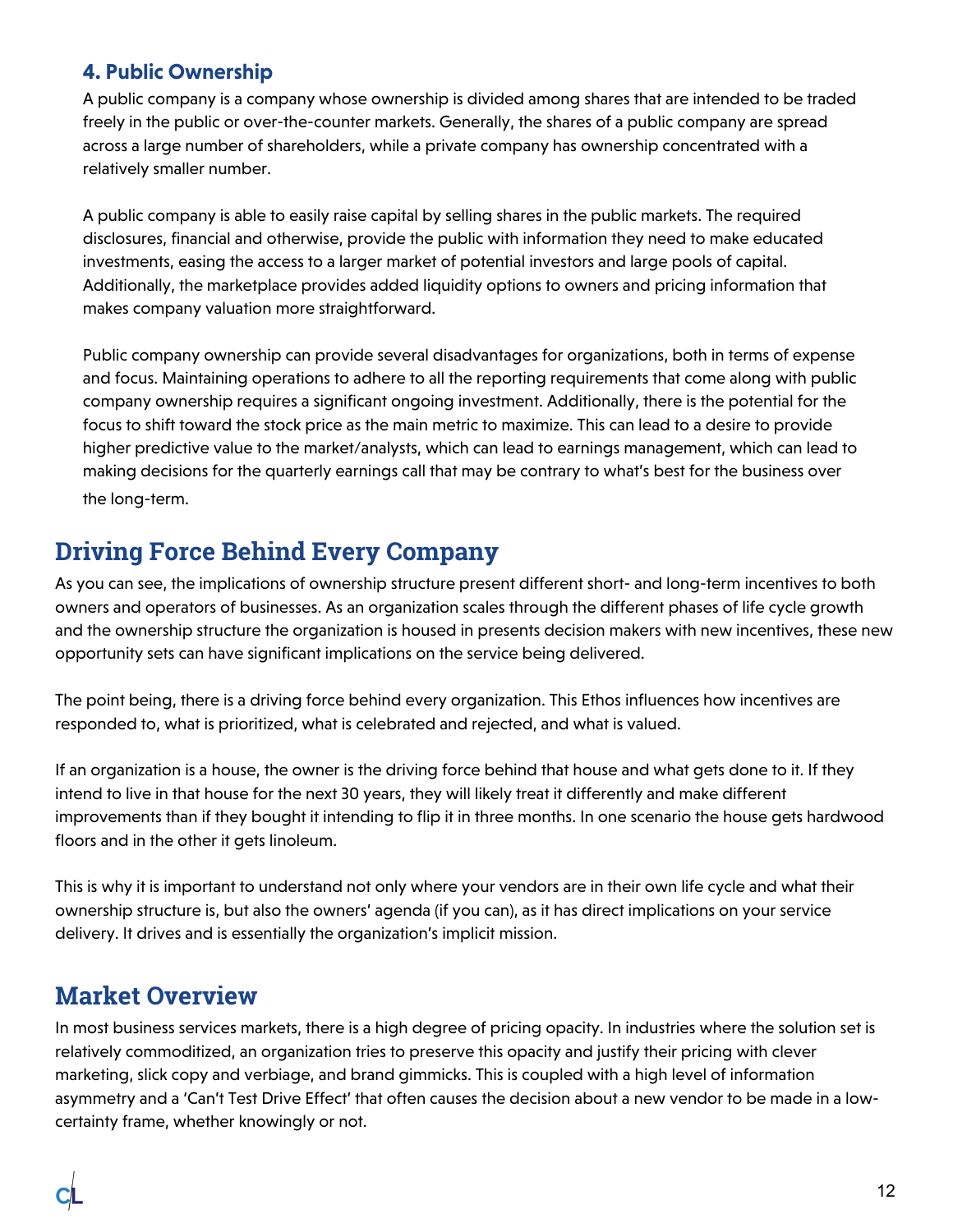While formalized RFP processes are theoretically designed to help compare vendors on an apples-to-apples basis, their standardized approach makes it difficult to quantify the intangible elements of the service (the Ethos) that you'll have to live with, and often generates pricing results from the marketplace that are all over the map, making comparison even more difficult.

Understanding broad market trends from the few data points generated by a periodic RFP process for a specific service can lead to some inaccurate conclusions. It is rather more helpful to understand the marketplace from a top-down perspective, as the majority of market participants fall into the categories discussed, and the tactics employed and tendencies experienced are relatively consistent across markets. Once you have an understanding of these tiers, it will be easier to assess your vendors as you will more readily recognize their plays.

Most markets are divided into three broad tiers: Ultra Premium at the high end (price/quality), Low Cost Providers at the low end, and the Middle -- consisting of Premium Value and Better Solution.



#### <span id="page-12-0"></span>**1. Low Cost Provider**

Starting from the bottom, the Low Cost Providers focus on providing a base level of service at the lowest price. For these businesses, their market strategy is volume-based, and as a result, tend to focus on leveraging technology to handle more customers. Many providers at this tier are 'checkthe-box' solutions providing a DIY-style service, where the client has responsibility for a significant portion of solution delivery. These providers are often Private or PE owned, typically lowest quality and lowest cost, and are typically focused on growth and speed.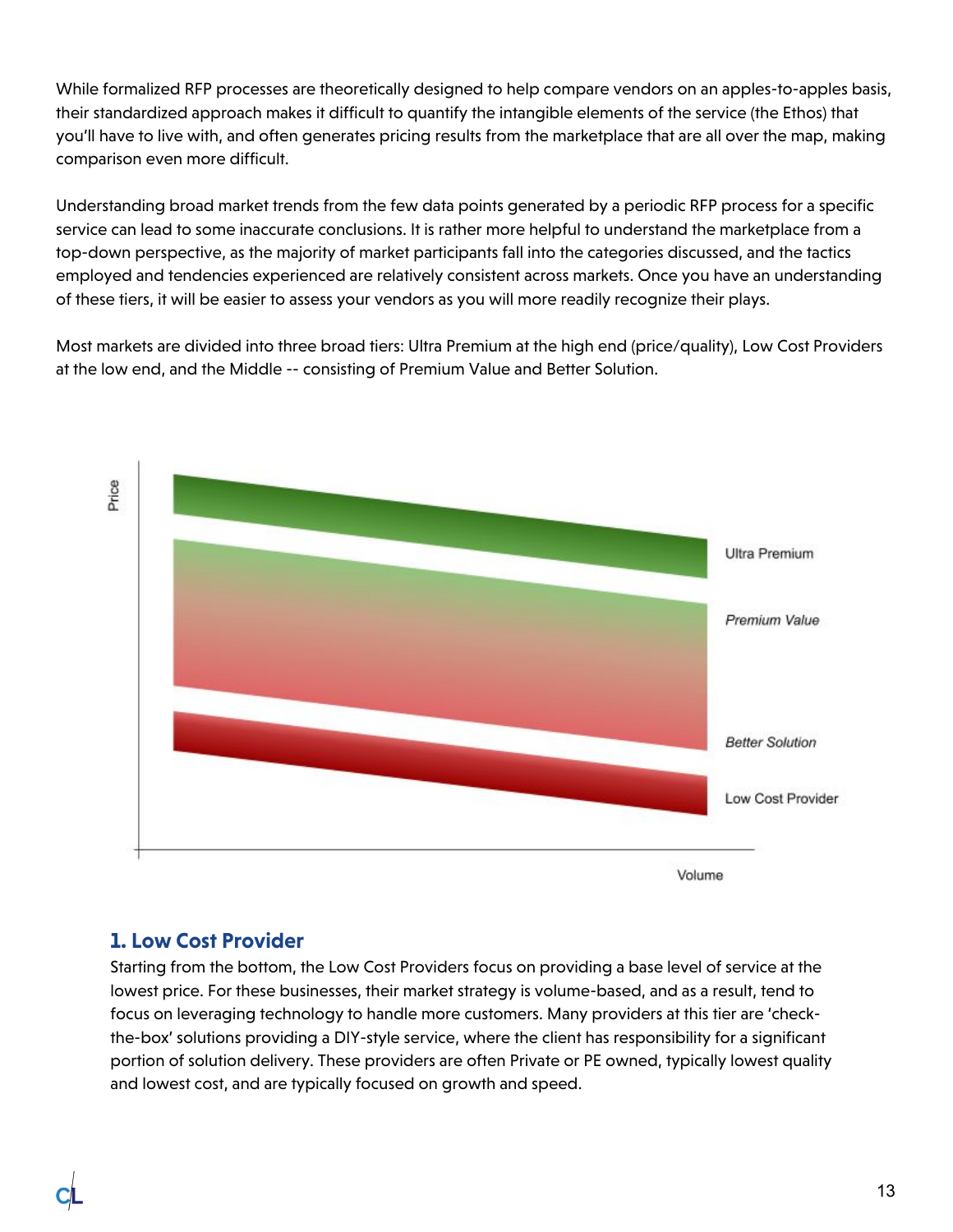#### <span id="page-13-0"></span>**2. Ultra-Premium**

At the high-end of the market, which often contains a market's largest and best-known players, the Ultra Premium providers offer the highest price service with a mixed quality level. We say mixed because some organizations have deteriorated quality as they scale, lose the special sauce as they acquire and merge, and/or provide smaller clients with worse service than their large, 'important' clients.

Where a Low Cost Provider will often provide a partial solution, Ultra Premium providers usually offer a full solution, but at a price based on a 'Top Down' pricing model. These models determine pricing based on trying to identify 'what the market will bear' -- from the top -- as opposed to Bottom-Up, or cost-based pricing models that add a fair margin to delivery cost. Ultra Premium providers are typically Private Equity or Venture Capital owned and are focused on profit and growth (due to shortterm incentives faced by these ownership vehicles as previously discussed).

#### <span id="page-13-1"></span>**3. The Middle**

Because the Middle category is so broad, it is helpful to define the edges. As the variation here can be wide, it is helpful to key in on the aspects that are most important for your unique situation. At the low end, the Better Solution is a slight step up from the Low Cost Provider. This may come in the form of more support, more budget certainty, more help, or a more complete solution, but the cost will likely be more than the Low Cost Provider and is still likely only a partial solution. They are typically privately held or Private Equity owned with low to medium price and low quality, with a focus on profit and growth.

At the higher end of the Middle is where a good opportunity for value can be found. This end, called Premium Value, contains solutions that are often a good mix of benefits from Ultra Premium without the top-down price. These organizations typically provide a full solution with high quality delivery at a medium price. They are typically privately held (i.e., ownership has not yet sold out) which can allow for a longer-term focus than other ownership structures.

| <b>Strategy</b> | <b>Owners</b>   | <b>Focus</b>           | <b>Solution</b><br><b>Job</b> |               | <b>Price</b> | <b>Quality</b> |  |
|-----------------|-----------------|------------------------|-------------------------------|---------------|--------------|----------------|--|
| Ultra Prem.     | PE / VC         | Profit / Growth        | Full                          | Done Right    | High         | Mixed          |  |
| Prem. Value     | Private         | LT partnership         | Full                          | Done Right    |              | High           |  |
| Better Soln.    | Private/Mixed   | Profit / Other         | Partial                       | Check the Box | Med/Low      | Low            |  |
| Low Cost        | <b>PE Owned</b> | Efficiency /<br>Growth | Partial                       | Check the Box | Lowest       | _owest         |  |

#### <span id="page-13-2"></span>**How This Shows Up**

It has been estimated that today, between 6 and 8 out of 10 third-party B2B vendors with over \$5 million in revenue are either directly or indirectly owned by Private Equity Funds. Direct refers to when a PE fund purchases a company as a 'platform' investment, while indirect ownership is when a company is acquired by a PE-owned company, such as a competitor.

So what? Who cares?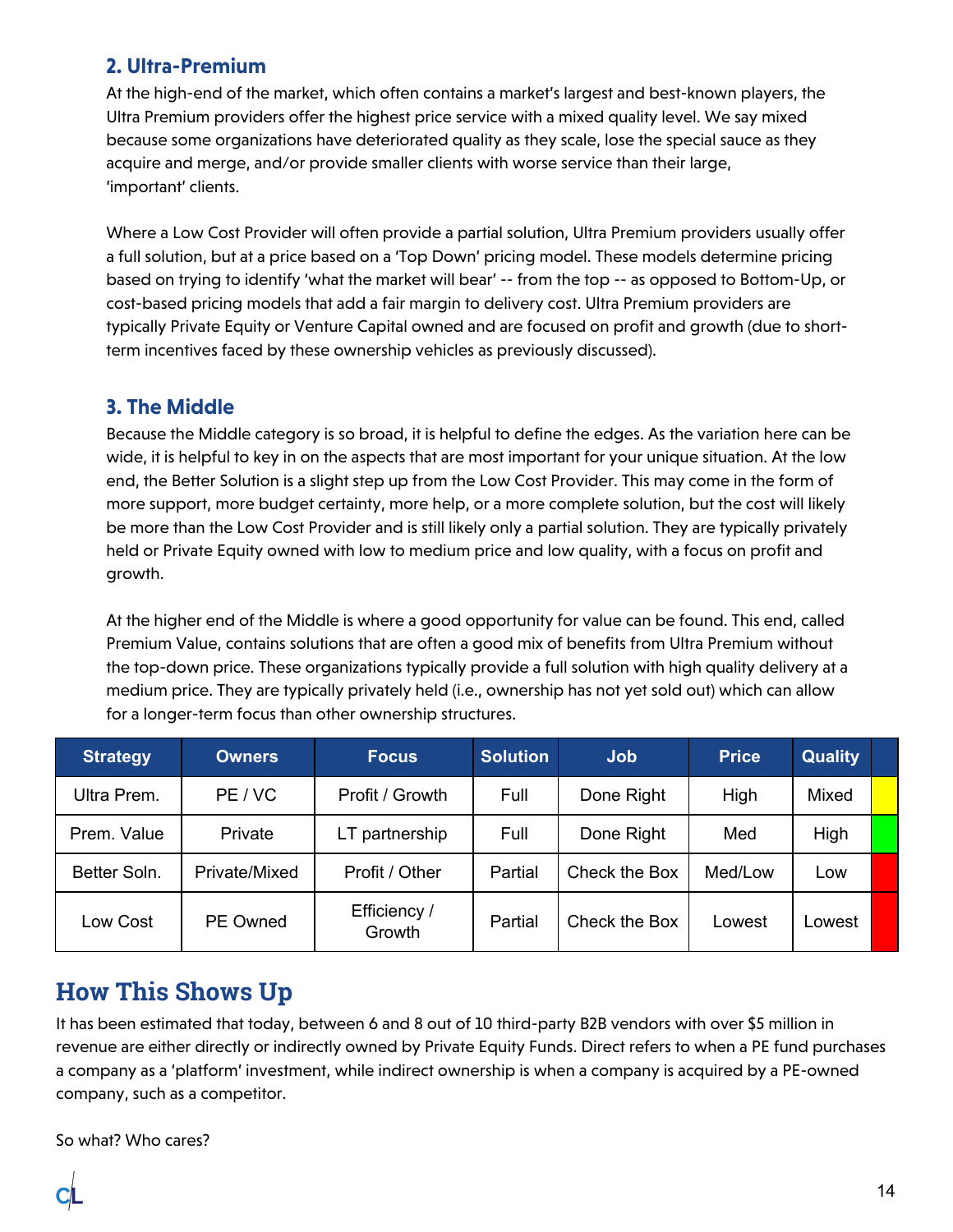To understand why this matters, we need a clear understanding of how organizational structures have changed over the last 50 years, and how the current model feeds our vendor experiences in the context of private equity domination.

We as humans are wired to 'serve up,' or to serve that which is above us (yellow arrows below). Just watch a three year-old child light up when you ask them to help you with the dishes.



PORTFOLIO COMPANIES

Traditionally, the organization was set up with the 'boss' as the servant of the whole organization, which was itself set up as a machine to provide service to the real boss -- the Client. All efforts in these traditional organizations were directed toward serving the client as the top priority. This is a natural extension of the founders purpose for getting into business, to provide valuable services and goods to their customers. Organizations with this structure tended to apply a 'balanced' approach to optimizing the organizational experience over the long-term for all stakeholders -- clients, employees, and ownership.

At the start of the Industrial Revolution, hierarchical organizational structures -- where every entity in the organization, except one, is subordinate to a single other entity -- began to become popular due to the increased business complexity accompanying industrial production.

In 1959, The Carnegie and Ford Foundations conducted studies on MBA programs at that time and concluded that the programs were not broad enough, were too narrowly focused, and really resembled vocational programs. Institutions offering MBA programs began to change focus to be more theoretical.

As MBA programs became more popular, they grabbed ahold of this pyramid organizational theory -- with the 'worker bees' at the bottom, and the boss on top -- and it became the ubiquitous norm over the next few decades, which only accelerated during the Information Age, as interactions became inherently more transactional and faceless.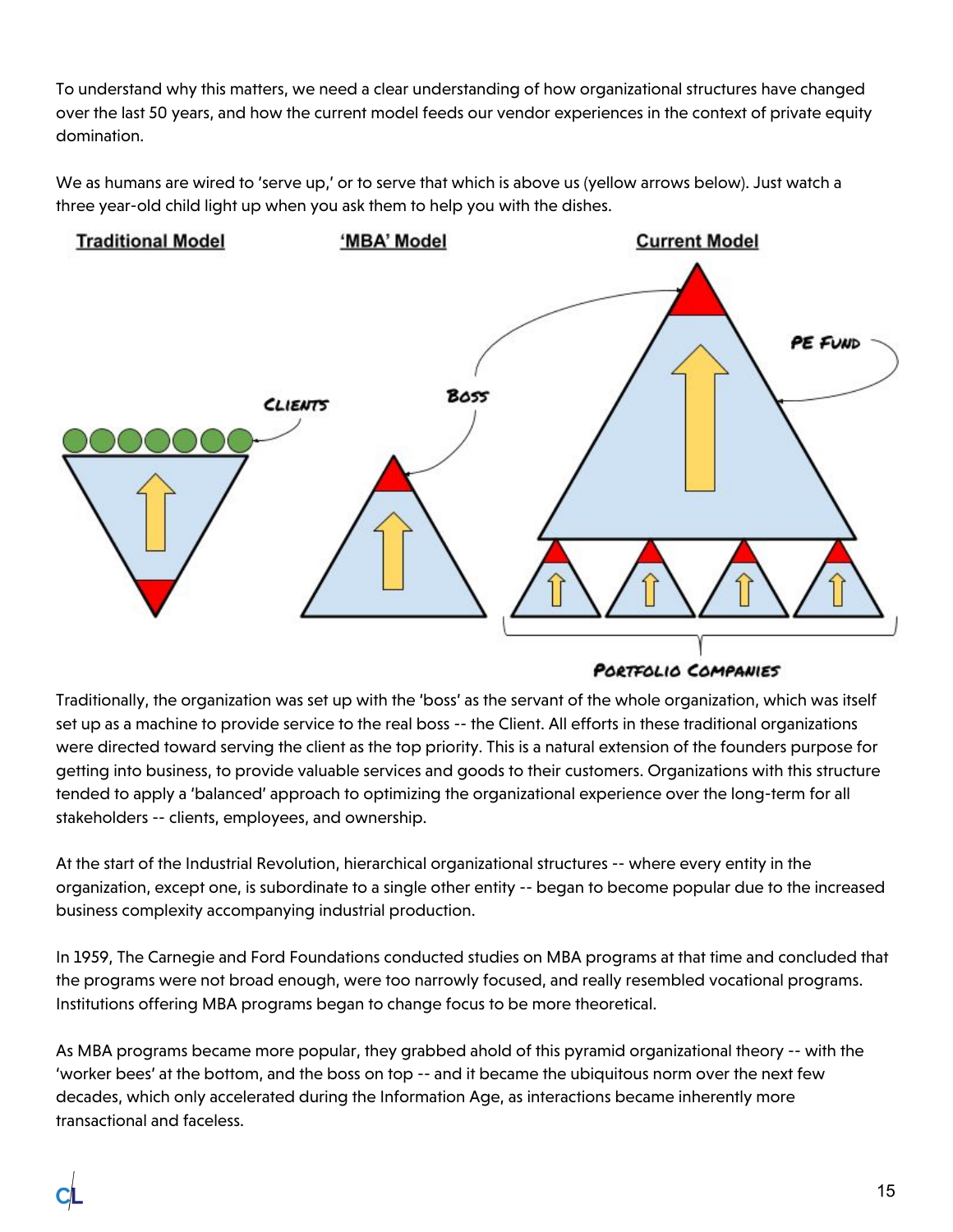However, this model forgets one critical element at the top of the Traditional model -- the Client as the true boss. The client is nowhere to be found on the MBA Model. This model is inherently less 'balanced' and more dollarmypoic in its pursuits, with the major goal being maximizing cash flow in the nearterm. Which makes sense, since this model originated from a time when organizations were one-dimensional in their single-minded pursuit of profits, without concern for things like environmental responsibility or social impact.

Fast forward to today where PE ownership is pervasive, the new model has the PE fund as the 'main' pyramid, with the individual portfolio companies -- the main pyramids in the previous models -- serving as the aggregate 'worker bees.' Here, the portfolio companies themselves are subservient to the fund they are beholden to, not the clients who fund their operations. This is the problem.

This structural shift has obvious incentive implications for those in control, that often are at odds with the clients that rely on the companies in question. The incentive is: 'buy low, sell high,' do it quickly, then raise a larger fund.

With M&A multiples at the highest levels in recorded history, this puts added pressure on funds that are 'overpaying' for assets. Time is ticking and they have to put the money they raised to work, and thus must pay the relatively higher market prices to execute their strategies. When a high price is paid, an even higher price must be had on exit to generate the returns needed to raise the next fund. So how do they generate these returns?

#### <span id="page-15-0"></span>**1. Increased Topline**

Starting at the top of the P&L statement, the most obvious path to 'value creation' is through top line growth. This growth can come organically, through increased sales efforts (more customers), better marketing, and the creation of product extensions. It can also come inorganically through more M&A activity (e.g., purchasing a competitor).

Other ways to increase the topline is to charge more for the services the portfolio company is providing. This can come through price increases, charging for services that used to be 'included' or changing contract terms.

#### <span id="page-15-1"></span>**2. Decreased Expenses**

Another way to increase the cash flow of the asset is to 'do more with less,' or simply 'do the same with less.' These tactics typically focus on expense reduction to increase net cash flow.

These expense reductions can come in a number of flavors, ranging from headcount reductions, changing employee pay and benefit packages, termination of 'non-core' or 'non-value-add' activities and expenses, investment in technology/automation, increased budgetary discipline, quality adjustments, process improvements, or altering development spend ratios.

#### <span id="page-15-2"></span>**3. Increased Bottom Line**

All of these efforts are in an attempt to affect the 'Big Thing': the bottom line.

An increased bottom line generates a return in a stable asset valuation environment, and can really accelerate returns when valuations are expanding. In this era of cheap money, the challenge these short-term, return-focused operators face is making sure to 'get out' before the music stops.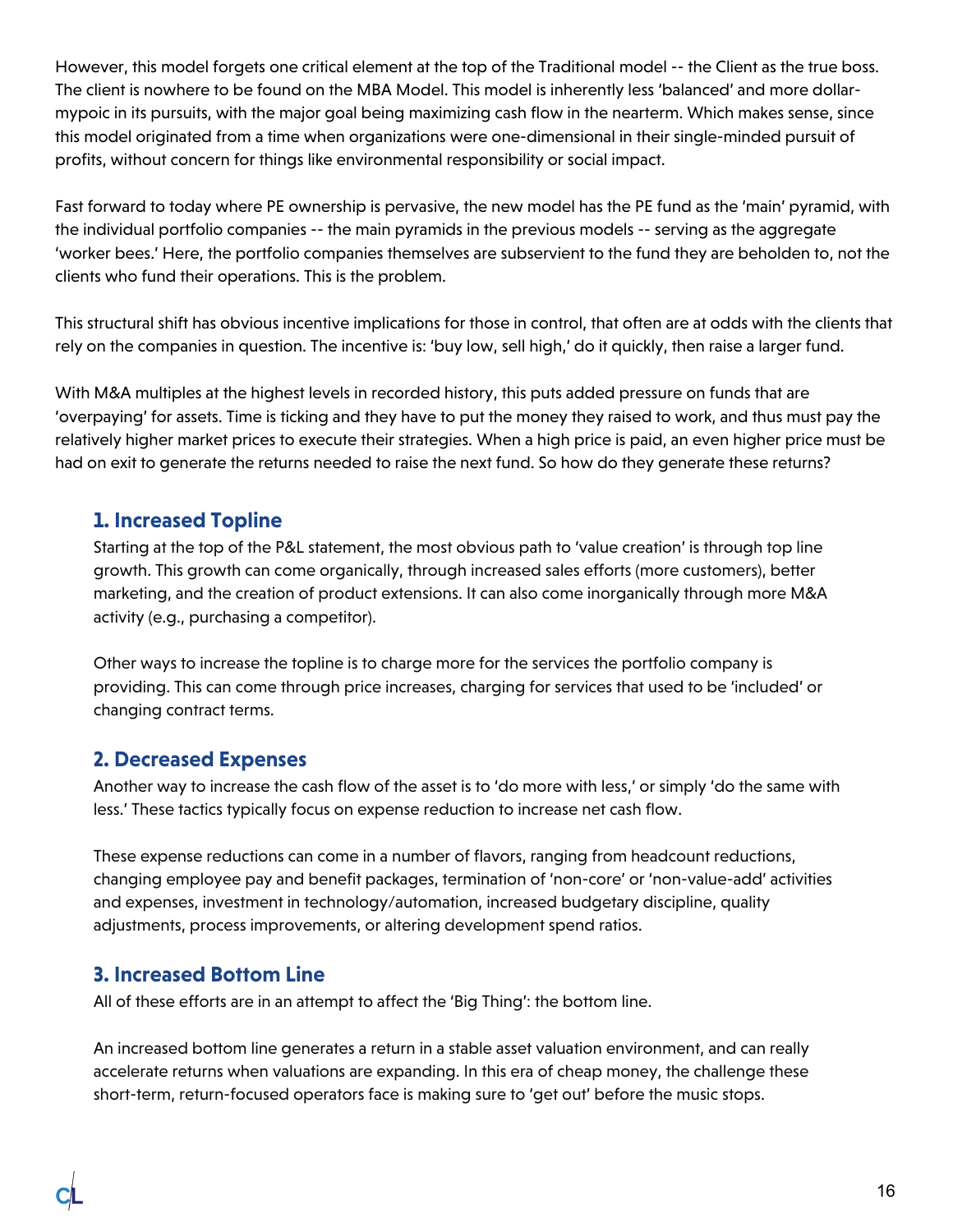The go-to approach for these organizations is to provide the largest clients with the most and best service; a 'spend time where the dollars are' mentality. It is the law of large numbers in application to a diverse client base. This is why most clients feel 'lost in the shuffle' after a change in ownership or merger with this type of dynamic at play.

But to be sure, large clients aren't immune from the service level shortfalls that often follow an M&A transaction. While they may feel it less or be insulated from it to some degree, they can't *not* feel it at some level because the very DNA of the organization changes.

We are really talking about an identity crisis at an organization that gets subsumed into a fund, as the priorities of the new master are often at odds with the foundational values that allowed the company to flourish and become an attractive acquisition target in the first place.

## <span id="page-16-0"></span>**IV. Recognizing Good Vendors**

So far, we have painted a pretty bleak picture of the current vendor situation. However, it is important to keep in mind that good vendors still do exist, it just takes some extra work on your end to ensure you find 'one of the good ones.'

<span id="page-16-1"></span>Below we discuss good vendors and what to look for in order to more readily identify them early.

### **Core Values: Your Vendor's Personality**

An organization is a living, breathing organism with a unique personality. This personality is expressed through its implicit values. It is important to draw the distinction between explicit and implicit values, and understand how they are different.

Virtually every organization has a mission statement, or a web page listing all their values. This is a common practice that is as ubiquitous as it is ineffective. The point is, most organizations don't take those values off the wall and actually live them out. However, there are some values being lived out. These are the *implicit* values, the real values; the stated, explicit values almost don't matter at all.

Getting a clear picture of these implicit values is critical in assessing the true personality of the vendor you are considering partnering with and relying upon. The key is being able to specifically articulate the values that truly guide the vendor's behaviors. These can be uncovered through discovery calls and conversations with current and former clients.

Focus your discussion on the essence of these value-based behaviors and look for consistency in how those values -- good or bad -- are lived out experientially to increase your certainty level of both the existence and application of that value. Even the way an organization talks about itself (e.g., a coffee shop describing what it does as 'we sell coffee' vs. 'we provide our patrons with a *third place* between work and home to escape to') can provide direct clues into its own self-identity and how it views its own role in the world.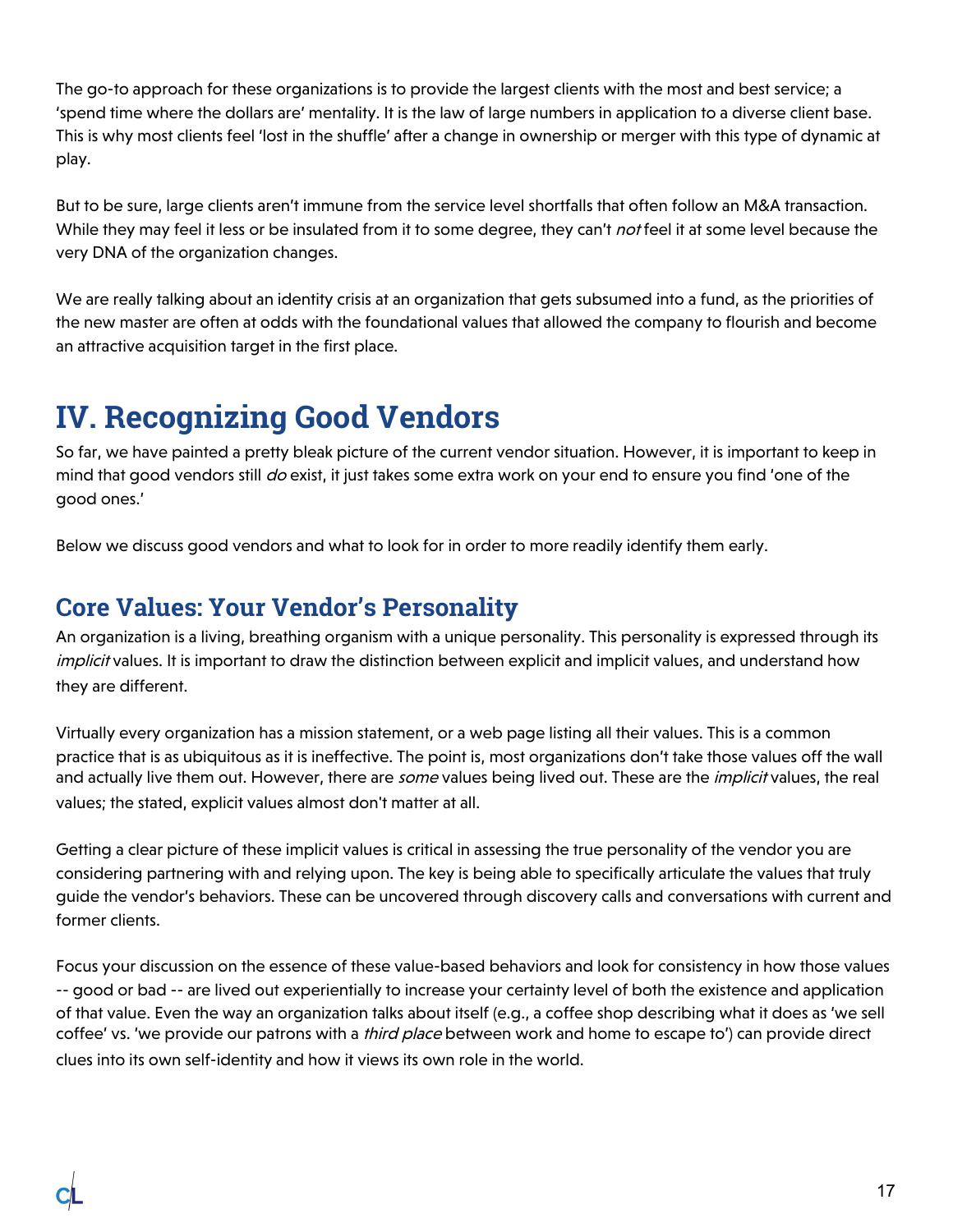### <span id="page-17-0"></span>**What's Your Vendor's Brand Promise?**

It should hurt to break a promise. If it doesn't, then what's the point?

A brand exists in the mind of consumers, nowhere else. A brand promise is the value or experience a client should expect to have every time they interact with an organization. The value of a brand increases the more the organization delivers on that promise, as clients and employees of that brand begin to rely on those experiences with a higher degree of certainty.

The quickest way to identify a Good Vendor is to find their Brand Promise: first, does it exist, and second, is it real?

Think about McDonalds and Chick-Fil-A. Which of these do you think has a stronger brand promise? Which one do you believe? Why?

Oddly, many vendors don't even have one. And unfortunately, many who do end up treating them like their corporate mission, vision, and values; they exist but they are empty -- no one talks about them or actually lives them out.

Does your vendor put their money where their mouth is, offering a full money back guarantee, for example, or do they try to lock you into long-term contracts with weird terms?

A strong brand promise should do two things. First, it should provide an internal incentive for the vendor to perform to its promise. This usually comes in the form of some kind of monetary penalty on the vendor if they don't live up to their promise.

It should also, assuming it is credible, help eliminate fear you have in buying from an organization you don't know or don't have direct experience with. A strong brand promise provides confidence because it is built on confidence -- presumably an organization offering a full refund, for example, believes they will not have to provide many refunds because their product/service is that good.

Use the 'Dig Thrice Rule' to uncover the foundations of your vendors' brand promises to determine if they are empty promises or real expectations you can rely on.

## <span id="page-17-1"></span>**V. Action Plan: What You Can Do**

With all these factors understood, your vendor situation may seem hopeless. How can you fight against the tide stemming from cyclical/secular changes in the ownership of organizations across the whole economy?

While parasites and weeds will always be a reality, it is still possible to have a nice garden -- with a little work.

Below we outline steps you can take, regardless of your organizational level, to improve your vendor situation while taking the role-specific dynamics you are subject to into account.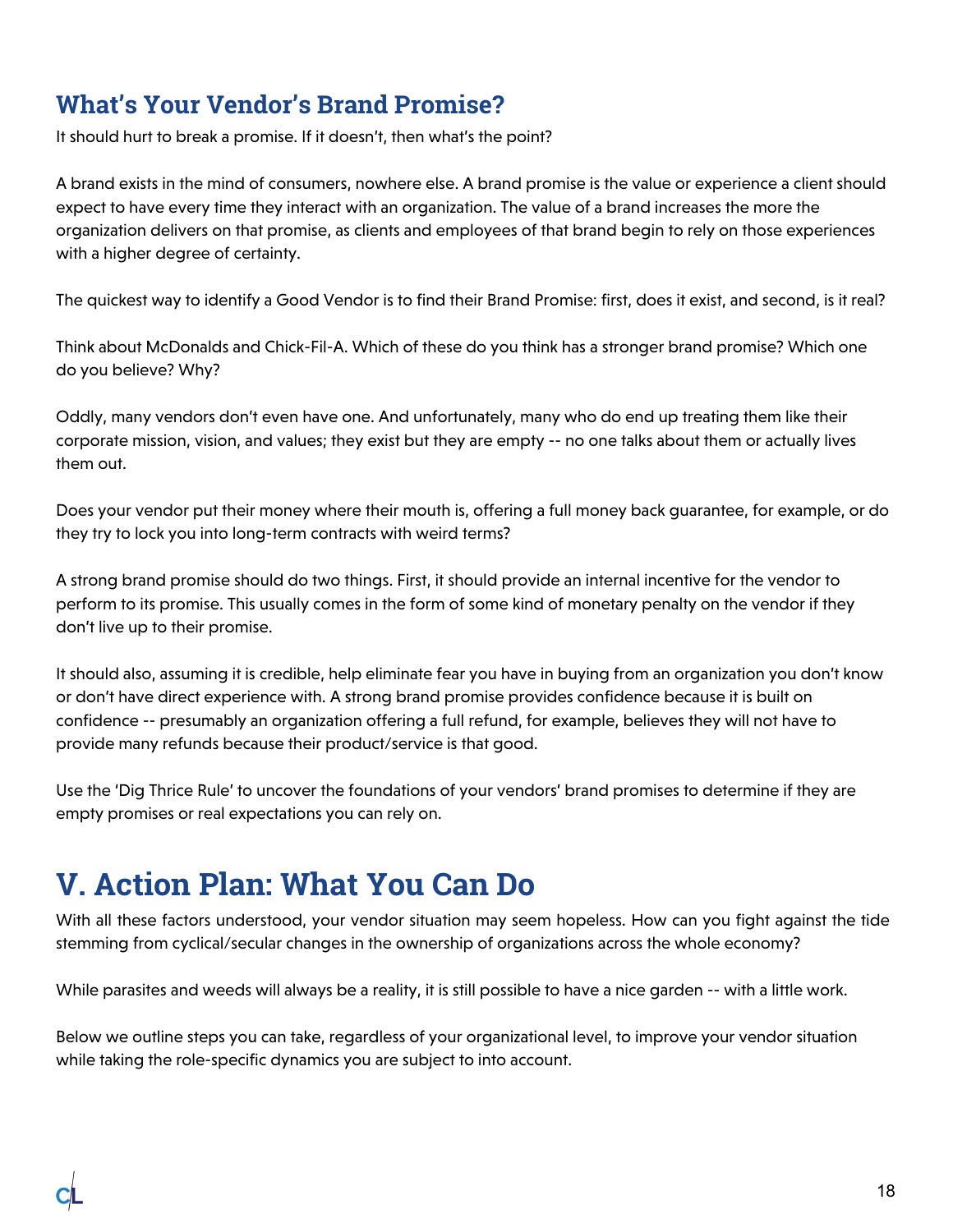It should be noted that as we discuss 'improving' your vendor situation below, we are referring to a spectrum of outcomes, ranging from improving current vendor performance, changing service teams or levels, or changing to a new vendor. It will, of course, depend on your unique situation and opportunity set.

### <span id="page-18-0"></span>**Front-Liners**

Front-Liners are the individuals on the front-lines (get it?) executing the day-to-day tasks that are part of a program or activity. You are the player on the football field, playing a specific position, running the plays for the team.

You usually found your way into HR or Compliance after finding success elsewhere. You are conscientious and want to make a difference in the world. You care a lot about the task you are responsible for, and want to do a good job.

Bad vendors can make you feel stressed out, annoyed, and sapped. You are usually the first to find out about a vendor dropping the ball, and often have to serve as the bridge to get done what needs to get done. You want to be known as a reliable, thoughtful member of your team, but a bad vendor experience outside of your control can mistakenly make you look bad internally (e.g., to your boss' boss who only reads the headline), which can be especially demoralizing.

Sometimes Front-Liners feel they don't have a voice. Sometimes they feel they 'just need to deal with' whatever rock is in their boot. This tendency is present in even the organizations with the healthiest cultures, so if you feel that way, that is normal. But please get over it.

The fact is that most managers want to hear if things are going wrong. If there's a rock, a pebble, or even if your sock just doesn't feel right, most managers want to stop and help make your journey more comfortable. But they have to know about it first. It is your responsibility as a Front-Liner to voice your concerns and serve as a 'canary in the coal mine.'

The first tip for improving your situation is to make noise. Start squeaking. Demand better. And remember that you actually deserve better. You are literally entitled to it as a recipient of a vendor's service on behalf of your organization. If your soup is cold, send it back; no one's going to spit in it.

Voice your concerns directly to your vendor first. Do this early and often. If you have trouble with direct, 'tough' conversations, consider asking a teammate to help develop your talk-track or to even represent you, or simply take it to email. In any case, make sure you are doing all you can externally to level-set on the vendor side candidly and transparently. If you've tried this to no avail, continue on to...

Make noise internally. Let it be known to your team, manager, boss, et. al. that this vendor has fallen short, and continues to do so. They may have helpful ideas or tactics on how to optimize in the short-term, and this also 'gets it out there.'

The next thing you can do to improve your vendor situation is to begin documenting all the problems. Each time your problem vendor drops the ball, document the nature of the shortfall, what you had to do to compensate for it, and an estimate of the time you spent. Think like a lawyer who is trying to build a case. If you decide to exert influence up the chain of command to drive change in your organization, the more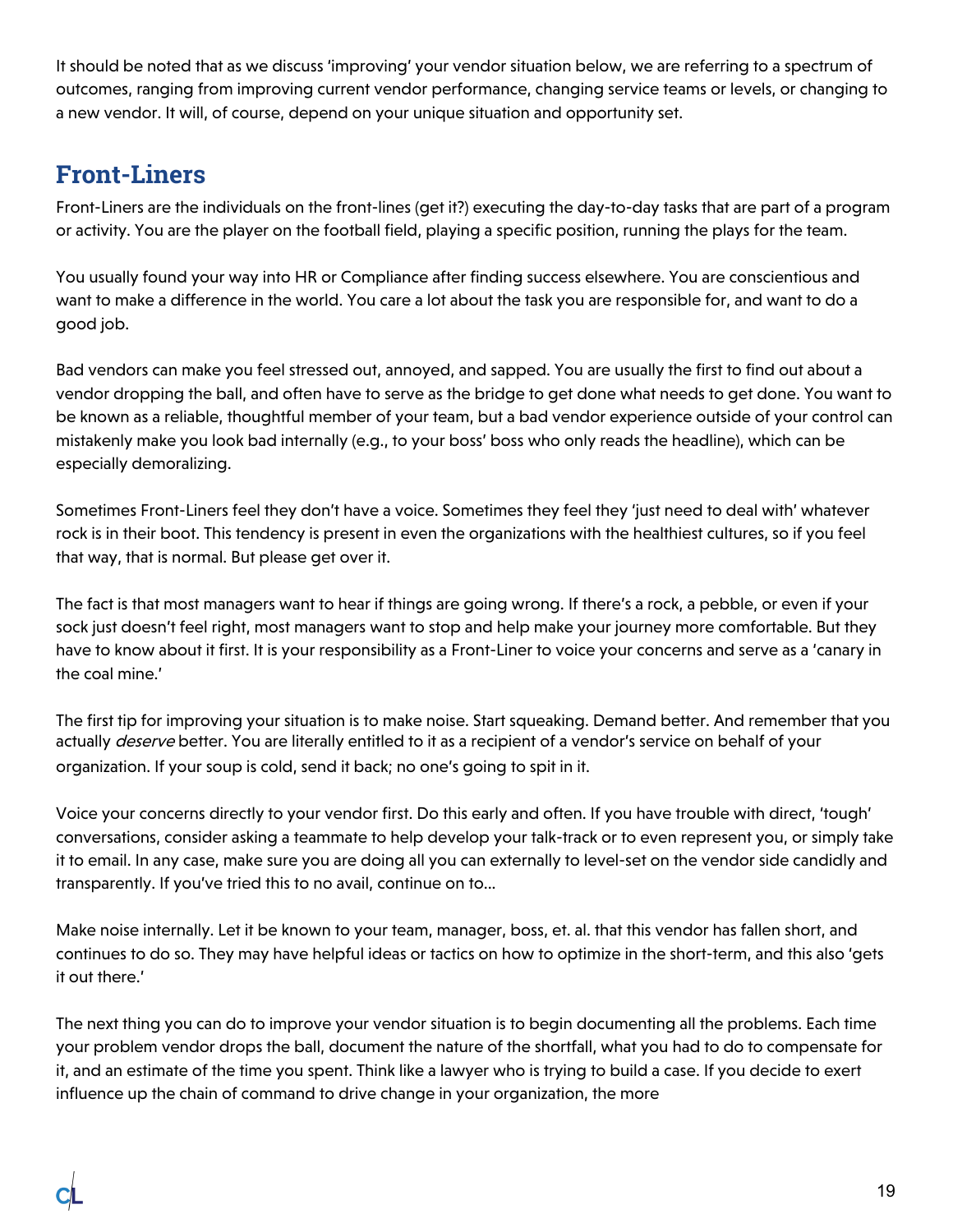documented evidence you can present, the more credible you become. This can lead to establishing a higher level of certainty -- the catalyst for action -- in the decision maker.

Finally, the most important element to your whole role in helping to fix your vendor problem is to be solution-oriented. This means not merely establishing that there is a vendor problem, but presenting a credible alternative.

This can be done a number of ways. Reach out to people on LinkedIn with similar roles at similar organizations as yours and find out who they use. Sign up for a demo with a competitor of your current vendor. Get a full sales proposal if you can (you can).

Then, you can find out what your organization has currently paid into your current solution over the last 12 months. Don't just look at the contract value, as this can differ greatly from the actual invoices received, especially if your vendor charges for every single, little thing. Next add in an estimate for your time wasted at your fully-loaded hourly rate (assume your salary, plus some benefits rate between 15-30%, and divide by 2050 hours). This is your current implicit cost with your vendor.

Next compare this to the sales proposal and illustrate the savings. Again, make sure to include time differentials in the math and separately list 'un-quantifiables,' speaking to important, but non-urgent projects, for example, that you would be able to get to should your time free up from doing your vendor's job. What is the value of that added focus?

The important thing is to not only make a quantitative case for the change, but to also recognize that there is more to the 'dollars & cents' conversation than simply comparing a sales proposal to a current contract value. These are the things your decision maker will be thinking about, and the more thoughtful the information you provide to them, the more helpful a role it can play in getting them to arrive at your conclusion.

The key is trying to anticipate the information your boss would need to either make a decision (establishing certainty should be your focus) or make the case to their boss. You are likely highly empathetic when you want to be; try to really put yourself in their shoes, understanding their different stresses, and what would make it easy for them to say, yes. This will help guide your presentation of the solution.

Regardless of how this goes, it is a positive move career-wise as it shows your desire to improve the Team's experience along with showing your initiative in your search for a better solution on your own. Presenting problems along with solutions is a smart way to 'manage up,' and is a quick way to establish indispensability because it makes your boss' life so much easier.

### <span id="page-19-0"></span>**Middle Owner/Spearhead**

Middle Owners/Spearheads oversee a particular program or manage a certain aspect of a department's operation. You are the football team's offensive coordinator, in charge of the offensive game plan and players.

You found your way into your department and excelled, or showed a giftedness for leading teams, organizing processes, or possess a background that makes you uniquely qualified to oversee your team and its unique task set. As you've moved around roles, you've been a player and a coach -- both a coordinator and contributor.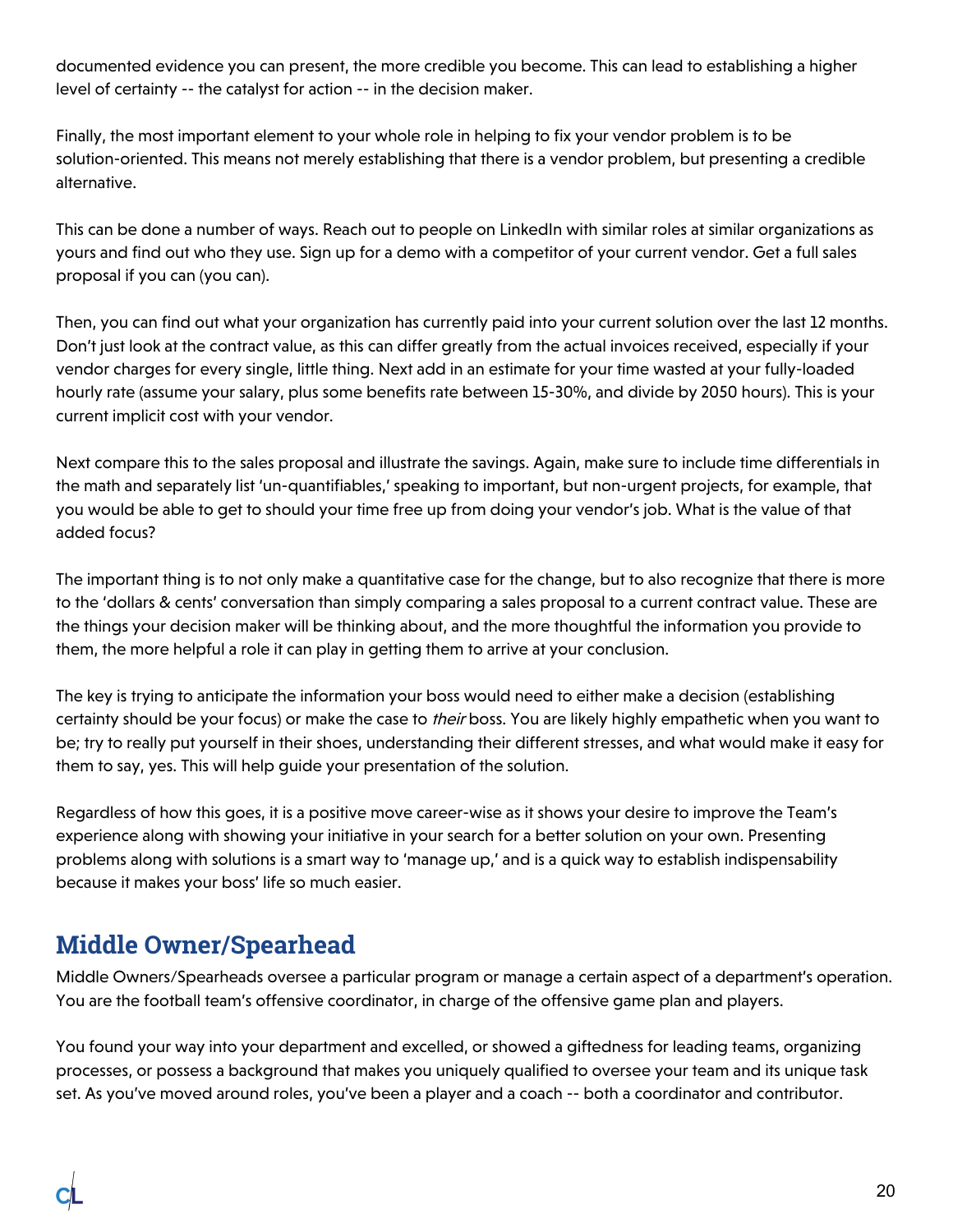You have likely lived through the impact of M&A on the organizations you have either been a part of or worked closely with. You have seen all kinds of vendors over the years and are quicker to notice patterns in vendor shortfalls, especially to the extent you are serving as that player/coach and interacting with the vendor more directly.

In many cases, you report directly to the department head or C-level executive in charge of your function, and are responsible for both the execution of your program, its results, and the management of your team. Those are a lot of foundational plates to keep spinning, and a bad vendor can lead to difficulty on all these fronts.

They can create stress on your team, making it more difficult for them to perform to their potential, while distracting them from catching risk events they otherwise would have caught. Serving as the RP (or 'Responsible Person') for the program you manage, means that a bad vendor that misses something they themselves were supposed to catch, it is ultimately your responsibility. When you don't have faith in your vendor playing their role properly, it leaves a risk gap that is both known and unknown at the same time (i.e., you 'don't know what you don't know,' and you know it), driving more stress. This has implications for the program's results, your team's effectiveness, and your reputation.

The first thing you can do to ensure optimal vendor performance is to listen to your team. Hopefully, you have fostered a microculture on your team where your Front-Liners are comfortable speaking up with concerns and problems. Foster this type of environment, empower your team to utilize their eyes and ears, and respond to their insights appropriately. Be willing to back up your team and jump on the phone with the vendor quickly to candidly level set expectations and re-establish accountability. This should always be the first approach attempted.

If your Front-Liners are not driving the need to change something, or you see smoke yourself and want to dig in, apply a similar 'total cost' framework discussed in the Front-Liners section above to guide your analysis. Your elevated perspective will likely add additional insights as you better articulate the full cost load of the vendor relationship, paying particular attention to how the vendor's performance is creating strategic drag.

You can do this by looking at opportunity costs, or the things your team's time would *otherwise be spent on* were it not for the vendor shortfall. Perhaps there is an important, but un-urgent initiative you'd be able to tackle with the new time a better solution would present. Include that along with some estimate of its financial impact.

Depending on your own information need to arrive at certainty, and the level of autonomy afforded to you in your organization, you may need to help your boss (i.e., the final decision maker) arrive at your conclusion. While you are likely more experienced at this skill of 'managing up' than more junior members of your team, keep in mind your boss' personality, their personal and organizational goals, and the principles they guide their life with as you craft your analysis. The key is to present a persuasive argument based on logical, credible facts that help reduce both the immediate discomfort a decision presents to the decision maker, and ultimately long-term discomfort of your team and department in a positive way.

Begin by gathering data. You can do this with weekly time audits, or simply have your team track their time on a post-it note. The sophistication of the tracking system is irrelevant; the important thing is capturing accurate data consistently over a long enough time to get a reasonable picture of how time is spent. This will help you capture the true cost of the vendor for the next step.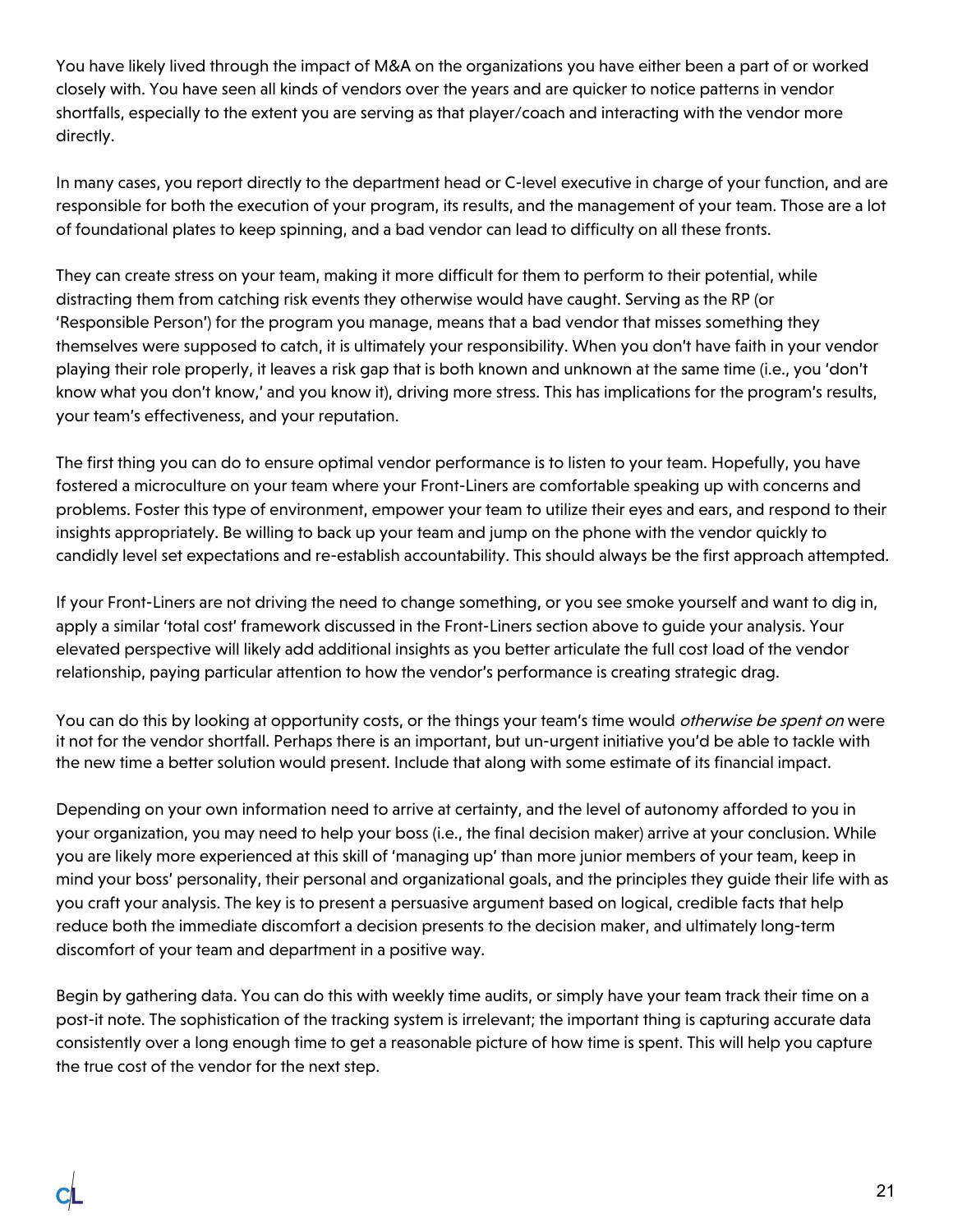Next, begin finding alternative providers. Get the leg work done either directly yourself or with your team to find good alternatives that purport to alleviate the pain-points you are currently experiencing. You should dig to get better estimates of the new solution's effect on how time would be spent. Get full sales proposals and good numbers for your analysis. This will help you get closer to an apples-to-apples comparison.

The best way to make this argument is to leverage the data in your analysis and put it in Return On Investment (or 'ROI') terms. As you present your information higher up the chain, you naturally get closer to those who control the purse strings, so presenting your recommendation in this way will help the decision maker sort through the details more quickly and see the forest from the trees.

A simple ROI example will help illustrate a structure you can repurpose for your own situation. Let's say that a current vendor relationship costs \$50k per year, and your team of 6, each making \$50k salary, spends 50% of their combined time working in the vendor's solution to execute this program. A new vendor will cost \$75k per year with a \$25k implementation fee, but your team of 6 will only need to spend 25% of their time with the new solution. What is the ROI of the alternative? The table below shows ROI from three different perspectives:

|                              |   | Status Quo Year One Run-Rate Aggressive |    |            |    |             |              |             |
|------------------------------|---|-----------------------------------------|----|------------|----|-------------|--------------|-------------|
| <b>Vendor Rate Recurring</b> | S | 50                                      | S  | 75         | S  | 75          | S            | 75          |
| One-time                     |   | ۰                                       | \$ | 25         | \$ |             | S            |             |
| <b>Employees</b>             |   | 6                                       |    | 6          |    | 6           |              | 6           |
| Salary                       | S | 50                                      | S  | 50         | S  | 50          | S            | 50          |
| % of Time Spent              |   | 50%                                     |    | 25%        |    | 25%         |              | 25%         |
| <b>Effective Cost</b>        | S | 200                                     | S  | 175        | S  | 150         | S            | 150         |
| <b>Additional Benefit</b>    |   |                                         | \$ |            | S  |             | <sup>s</sup> | 25          |
| <b>Extra Spend</b>           |   |                                         | \$ | 50         | S  | 25          | S            | 25          |
| Savings/Benefit              |   |                                         | \$ | 25         | S  | 50          | S            | 75          |
| Eff. Employees Needed        |   | 3.0                                     |    | 1.5        |    | 1.5         |              | 1.5         |
| Return                       |   | n/a                                     |    | <b>50%</b> |    | <b>200%</b> |              | <b>300%</b> |

#### Status Quo costs:

 $$50k + (6 \text{ people} * $50k \text{ salary} * 50\% \text{ of time}) =$ \$200k to execute program with 3 effective employees

#### The proposed Year One solution:

 $$75k + $25k$  implementation fee + (6 people  $*$  \$50k salary  $*$  25% of time) = \$175k to execute program with 1.5 effective employees. ROI of 50%; spend \$50k more, get \$25k benefit per year

The Run-Rate solution (beyond the first year):

 $$75k + (6 people * $50k salary * 25% of time) =$ \$150k to execute program with 1.5 effective employees. ROI of 200%; spend \$25k more, get \$50k benefit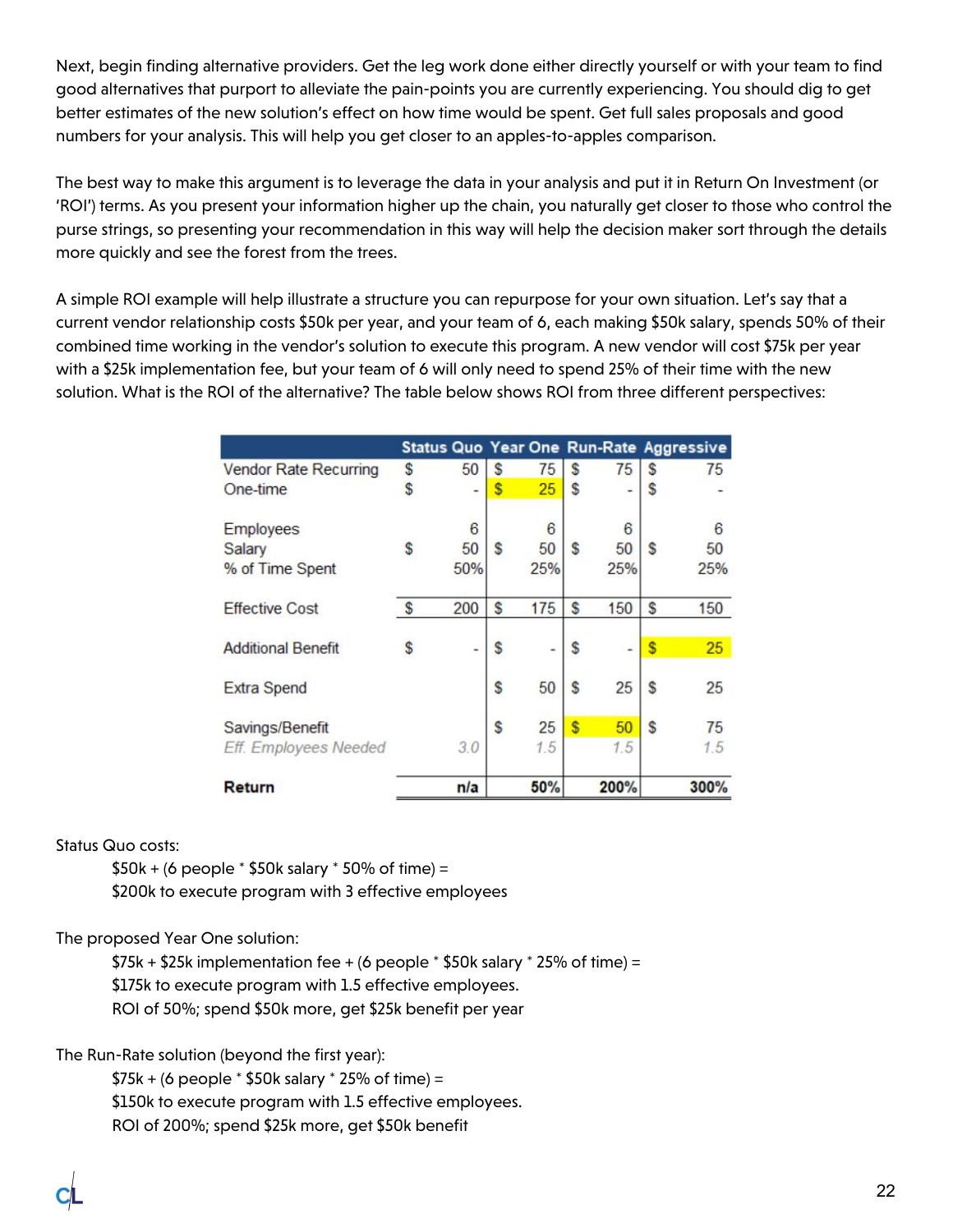Aggressive solution (add-in benefit generated from freed up time)

 $$75k + (6 people * $50k salary * 25% of time) - ($25k benefit from freed up time/focus) =$ \$150 to execute program with 1.5 effective employees. ROI of 300%; spend \$25k more on run-rate basis, get \$75k of benefit (\$50k salary saving + \$25k additional benefit).

As you can see, there are several ways to look at ROI. Presenting different calculations along with your assumptions can help your decision makers 'feel out' the situation and more quickly realize what is most important in arriving at an actionable conclusion. They key is anticipating your boss' sticking points, 'speaking their language' (dollars and cents) at the basic level, and provide insights at a higher level on the implications that a change might have strategically on the fuller picture of the team's impact. Establish the pain, articulate it credibly, then show a way out along with worst, expected, and best case scenarios and their associated impacts.

If your organization has a purchasing department, reach out and run your analysis by them. They will likely have valuable input on how to look at the decision in the context of your organization's unique set of values and constraints. The purchasing teams are a great resource, as they are usually full of smart people with skill sets and personalities that are often complementary to those in E&C or HR, which is why building cross-functional relationships within your organization can create interesting opportunities for value creation.

#### <span id="page-22-0"></span>**Head/Boss**

Head/Boss oversees the entire department, is ultimately responsible for all activities and outcomes, and usually reports directly near the top. You spend the most time on your team managing the big picture. You are the head coach, overseeing it all, calling the plays and guiding the team.

You found your way to your role in an interesting way, and whether you are relatively new to the position, or have been in your seat for a while, the challenges you face continue to change. You report directly to the CEO, President, or even Board of Directors, and are responsible for a lot of people, tasks, and areas of risk -- more things than any one person can handle alone.

This means you have to rely on others to create leverage to care for your people and your organization. And this is just the most basic aspect of your role. You now are in an elevated position to drive change (in theory) and see the opportunity to elevate your department to be the strategic lever it can be to make the impact on your organization you know it can.

To do this well, you need to focus on the big picture, not be pulled down into the weeds handling people problems (bad managers) and third-party service issues (bad vendors). In a way, you want to not even know who your vendors are because they do such a great job and you don't ever hear about them. That is utopia.

Unfortunately, the fact is that your vendors are likely creating more waste for your team than you realize. To help accelerate your organization toward that utopia, start by establishing high standards for vendors publicly. Establish this as an element within your department's microculture.

To suss out latent vendor problems or to begin a full vendor overhaul, have your leaders sit down for a round table discussion. Lay out the worst instances of vendor service over the last 12 months. Separately lay out the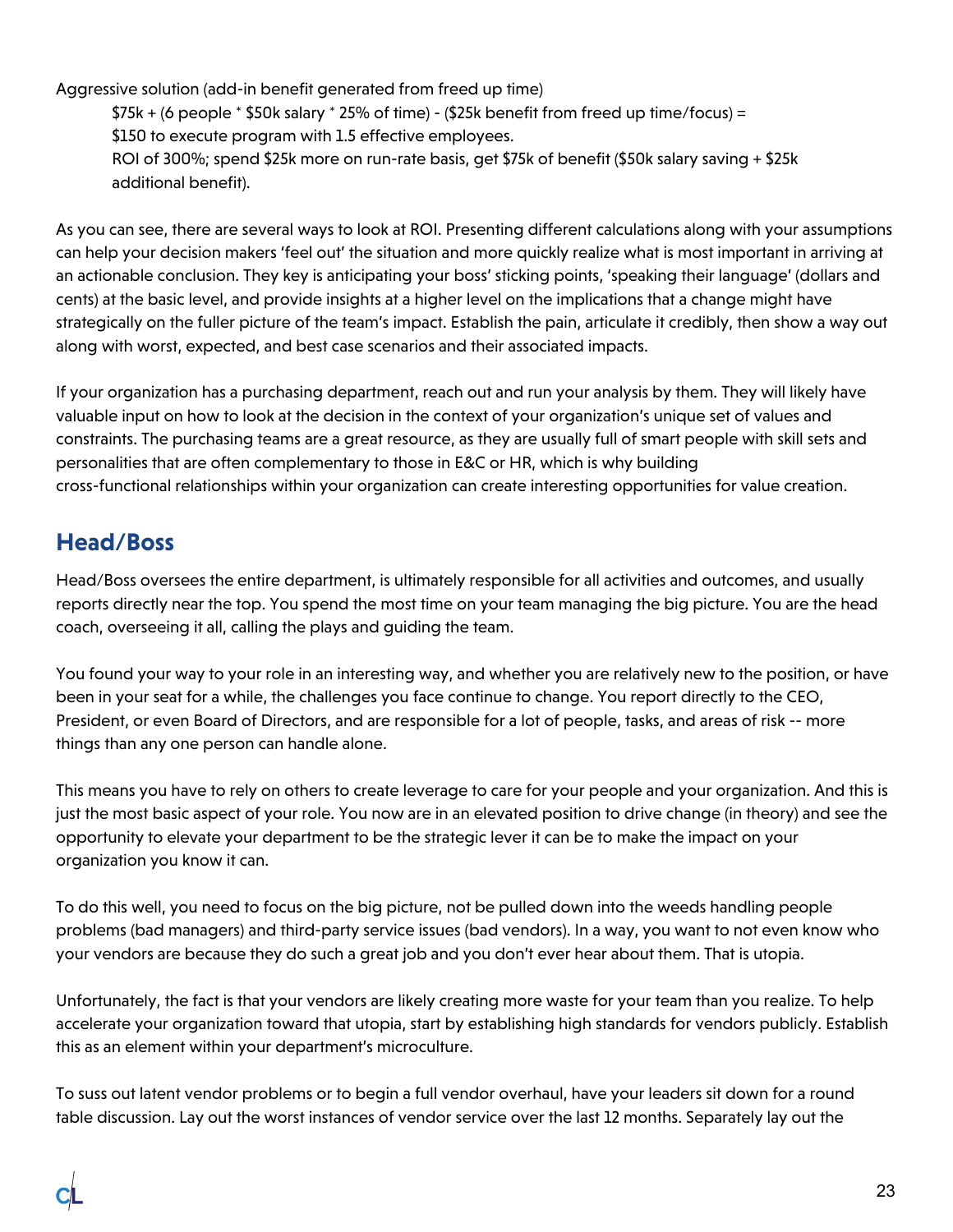largest HR or compliance issues, goals, and activities that need attention in a best case, and overlay these with your broader vision for the department. With these elements on the table, it will be easier to prioritize efforts and recognize which vendor situations or activity traps need attention first.

Next, dive into quantifying the cost of the problem you are attacking first. Here you need to think of 'cost' from an executive perspective, which spans multiple dimensions. First, the most tangible and easily-identifiable costs: direct dollars paid to vendor, and direct headcount related to program, and time-based costs.

You should also consider what role this program/vendor combination plays in your broader compliance or HR strategy, and how a change might accelerate realizing that strategy or reducing risk. Consider including factors for the cost of fines and their potential of occurring, and include any built-in insurance or guarantees new options may present. For example, if you are currently engaged with a DIY-style, low-cost third-party solution and are considering a full-service upgrade where the vendor not only does the work but guarantees it up to some level of damages, that benefit should be considered in the context of both the presumably higher price for the service and the added time the outsourced solution would free up.

Consider the broader implications on the intangible aspects of your organization you are responsible for managing and accounting for. Does this relationship have ethos overlap? Do you look at the world the same way and care about the same things? Next consider the cultural implications, both within your department, as well as across the broader organization you serve, that a stronger vendor could have. Would it alleviate the pain of your people (and thus reduce turnover)? What is that worth? Can it be a tool to send a message across your organization to affect the broader culture? Some of these will be difficult or impossible to quantify, but thinking through questions like these will help you form a better picture of the multi-dimensional shape a decision like this can be.

Finally, use the 'Short List' Approach to guide your selection process. What did you miss last time with you current vendor or in previous experiences that *must* be a part of your new solution. Field input from your team at all levels, as you are likely to get some ideas you didn't think of or some perspectives you wouldn't have considered. Engaging your team early in a process like this is a win on multiple levels. It is a strong move for the microculture you are most impactful on, it generates great ideas that add a lot of value, and helps drive adoption of whatever decision is reached because they had a hand in finding the solution. It also sets a good example for the other leaders on your team for how to operate under Fair Process to drive buy-in and reach higher quality decisions.

## <span id="page-23-0"></span>**VI. Conclusion**

The vendor situation today is nothing like it was even a generation ago. Changing ownership structures and the incentives created by cheap money and the resulting quick-flip mindset have driven a mentality- and focus-shift at the third-party vendor level right during a time of increased secular reliance by organizations in all areas of the economy. This has caused the client to feel burned on all sides: paying a lot for bad service from a vendor that they need but doesn't seem to care.

The shift in focus as the service-provider level, away from 'Customer is King' and toward 'Cash is King' has kicked off a cascading effect of degraded client experience as owners and operators look for short-term gains (read, personal wealth creation) from the next company sale. We are all at risk of letting the current trend become the new normal, then there will be no turning back.